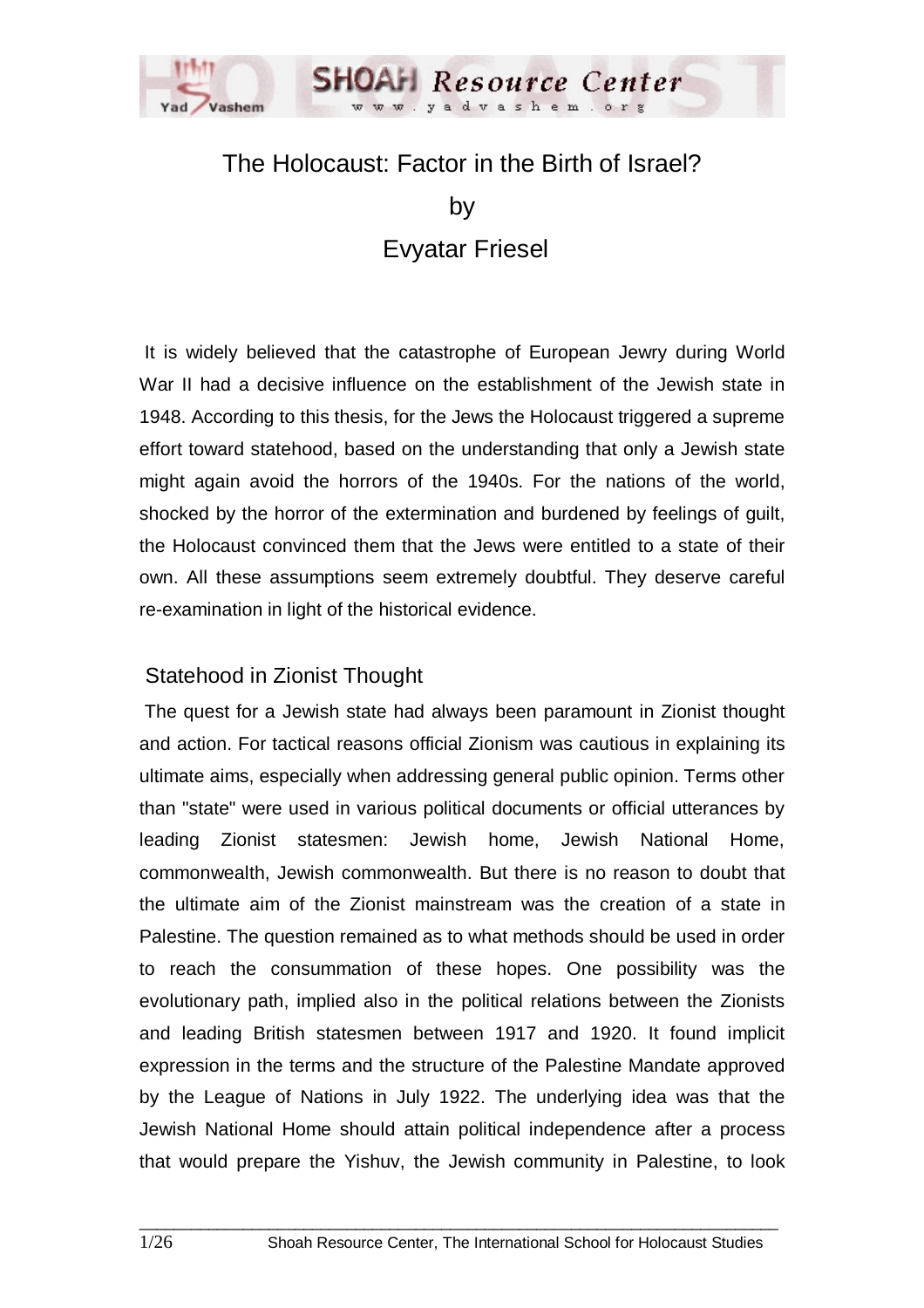

after its own affairs. It was more a position of principle than an articulated plan. Nevertheless, for most Zionist leaders it represented a concrete aim, despite the uncertainty as to the ways and means of attaining it.

 More radical alternatives developed later, reflecting disenchantment with British policy in Palestine and increasing awareness of the gravity of the Arab question. As the tensions in Palestine worsened and a crisis developed between the Jews, the mandatory administration and the Arabs, the possibility that Jewish independence in Palestine may have to be attained not only in armed confrontation against the Arabs, but also in opposition to the British began to be considered. Already in 1932, Chaim Arlosoroff, the head of the Political Department of the Jewish Agency, evoked the prospect of the Jews seizing political power in Palestine through a revolutionary act.<sup>1</sup>

 But these were the more extreme possibilities within the wide range of Zionist political options. During the 1920s and even the 1930s, Zionist policy took a more moderate approach. Most Zionists believed that the British Mandate still represented an acceptable framework for the development of the Jewish National Home. Chaim Weizmann, the president of the World Zionist Organization, maintained that if the Jewish National Home had not come closer to realization, this was the fault - at least up to the early 1930s - of the Jewish people and of the Zionist movement, rather than of the mandatory power.<sup>2</sup> Even a radical Zionist like Vladimir (Ze'ev) Jabotinsky considered that, in principle, Great Britain was the right choice for a mandatory power, in spite of his deep disagreement with British policy in Palestine. In 1937, when the Peel Commission proposed a partition solution for the country, it was practically rejected by the Zionist movement. One of the reasons was the unformulated consensus among a majority of centrist and moderate-left Zionists that the status quo in Palestine still worked to the Zionists' advantage. Such a position, which, in hindsight, was a terrible mistake, made sense when considered in light of the realities in 1937. The Jewish community had been growing impressively during the 1930s; the forecast of population trends for Palestine prepared for the Peel Commission showed, by extrapolation of existing immigration figures, that a Jewish majority in Palestine was

<sup>1</sup> Letter to Chaim Weizmann, June 30, 1932, Weizmann Archives, Rehovot, Israel. 2 Chaim Weizmann, *The Zionist Movement 1916-1931*, London, 1931, p. 16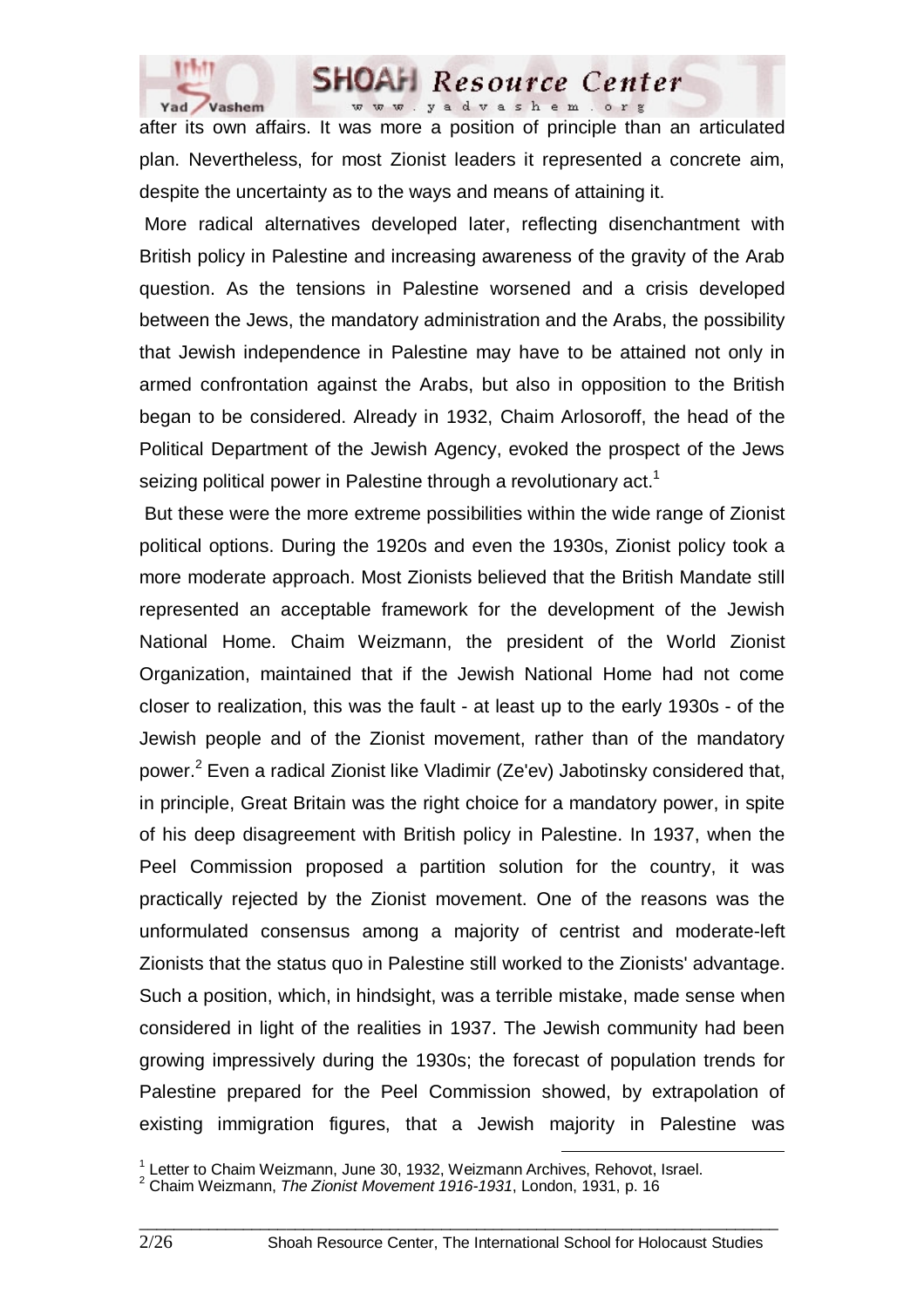

## foreseeable in ten to fifteen years<sup>3</sup>. If so, why not wait?

#### Political Reformulation in 1939

 The White Paper of 1939 caused a fundamental change in the political situation in Palestine.<sup>4</sup> Despite fluctuations, British policy had hitherto considered a growing Jewish National Home as a logical corollary of its administration in Palestine. The 1939 White Paper revised this policy and imposed harsh limits on the development of the Jewish National Home. As noted in a statement of the Jewish Agency from May 17, 1939:

…the effect of the new policy for Palestine laid down by the Mandatory Government... is to deny to the Jewish people the right to reconstitute their national home in their ancestral country. It is a policy which transfers authority over Palestine to the present Arab majority, decrees the stoppage of Jewish immigration as soon as the Jewish inhabitants form one-third of the total, and set up a territorial ghetto for the Jews in their own homeland.<sup>5</sup>

 The 1939 White Paper was unconditionally rejected by the Zionist movement. After its publication the Zionists were faced with a situation that demanded new decisions if the ultimate aim of the movement in Palestine was to be kept alive. Sooner or later the Zionists were brought to acknowledge that the alternative way toward statehood in Palestine - the active, even violent option - had been forced upon them .

 Were they ready? During the 1930s the Jewish community in Palestine had developed considerably in all fields. Now, almost half a million strong, it may still have fallen short of the original Zionist expectations, but it certainly had created a strong communal structure that could function independently if necessary. Politically speaking, there seemed no other way: acceptance of

<sup>3</sup> See ESCO: *Palestine, A Study of Jewish, Arab and British Policies*, vol. II, New Haven, 1947, pp. 852-857; Palestine Royal Commission, Report, Cmd 5479 (1937), p. 281.

<sup>4</sup> For the text of the 1939 White Paper, see John N. Moore, ed., *The Arab-Israeli Conflict*, vol. III (Documents), Princeton, N.J., 1974 (hereafter, Moore), pp. 210-221; Yehuda Bauer, *From Diplomacy to Resistance*, Philadelphia, 1970 (hereafter, Bauer), pp. 28-43.

<sup>&</sup>lt;sup>5</sup> Moore, pp. 222-224; see also Ch. Weizmann to the High Commissioner for Palestine, May 31, 1939, in *Jewish Agency - Book of Documents*, New York, May 1947 (hereafter, Book of Documents), pp. 140-151.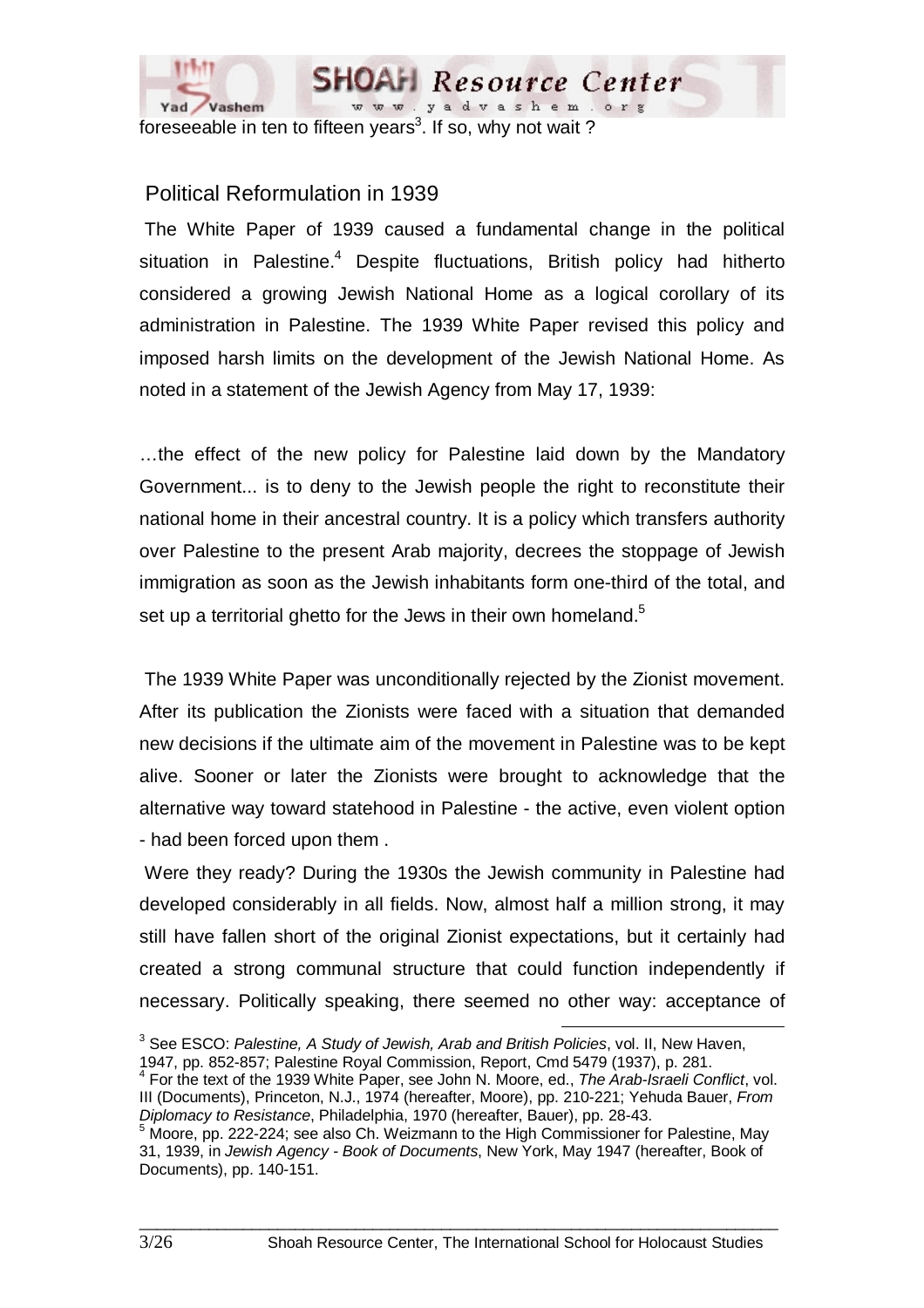



the British White Paper meant to jeopardize the political future of the community. Now, after May 1939, the "revolutionary situation" mentioned by Chaim Arlosoroff in 1932 was at hand.

 During the months between the publication of the White Paper and the Twenty-first Zionist Congress (Geneva, August 1939), the Zionist leadership began to formulate a new political line. The Zionists treaded cautiously on the shifting soil of political concepts, which, although expressed before, now had a disturbing dimension of immediacy. At the Congress David Ben-Gurion, chairman of the Jewish Agency, proclaimed the leading intention of Zionist policy for the coming years:

The "White Paper" has created a vacuum in the Mandate. For us, the "White Paper" does not exist in any form, under any condition, under any interpretation. For us there is only that vacuum created in the Mandate, and it is up to us to fill this vacuum, by ourselves alone...We ourselves shall have to act as if we were the state in Palestine; and we have to act that way until we shall become and in order that we shall become the state in Palestine.<sup>6</sup>

 The outbreak of World War II in September 1939 forced upon the Zionist leadership new challenges and influenced the immediate Zionist priorities. Zionist policy during World War II was encumbered by the worsening situation of European Jewry and by the danger of a German invasion in Palestine.<sup>7</sup> Yet while worrying about these developments, the leaders of the movement did not forget that the 1939 White Paper still represented an unavoidable point of political reference.

 In the first half of 1941, Ben-Gurion presented before the Zionist institutions in Palestine plans for a huge and concentrated effort at the end of the war, "to execute the rapid transfer of millions of Jews [to Palestine] and their settlement as a self-governing people." While hoping for an understanding with the British, Ben-Gurion did not exclude the possibility of confrontation, even armed struggle.<sup>8</sup>

<sup>6</sup> David Ben-Gurion, *Bama'arakha,* vol. II (Hebrew), Tel Aviv, 1957, pp. 188-189. For further expressions of the gradual radicalization of Ben-Gurion's position at that time, see Bauer, pp. 43-51.

<sup>7</sup> Regarding British policy in Palestine during the war, see Ronald W. Zweig, *Britain and Palestine During the Second World War*, London, 1986.

<sup>8</sup> See Bauer, pp. 230-233.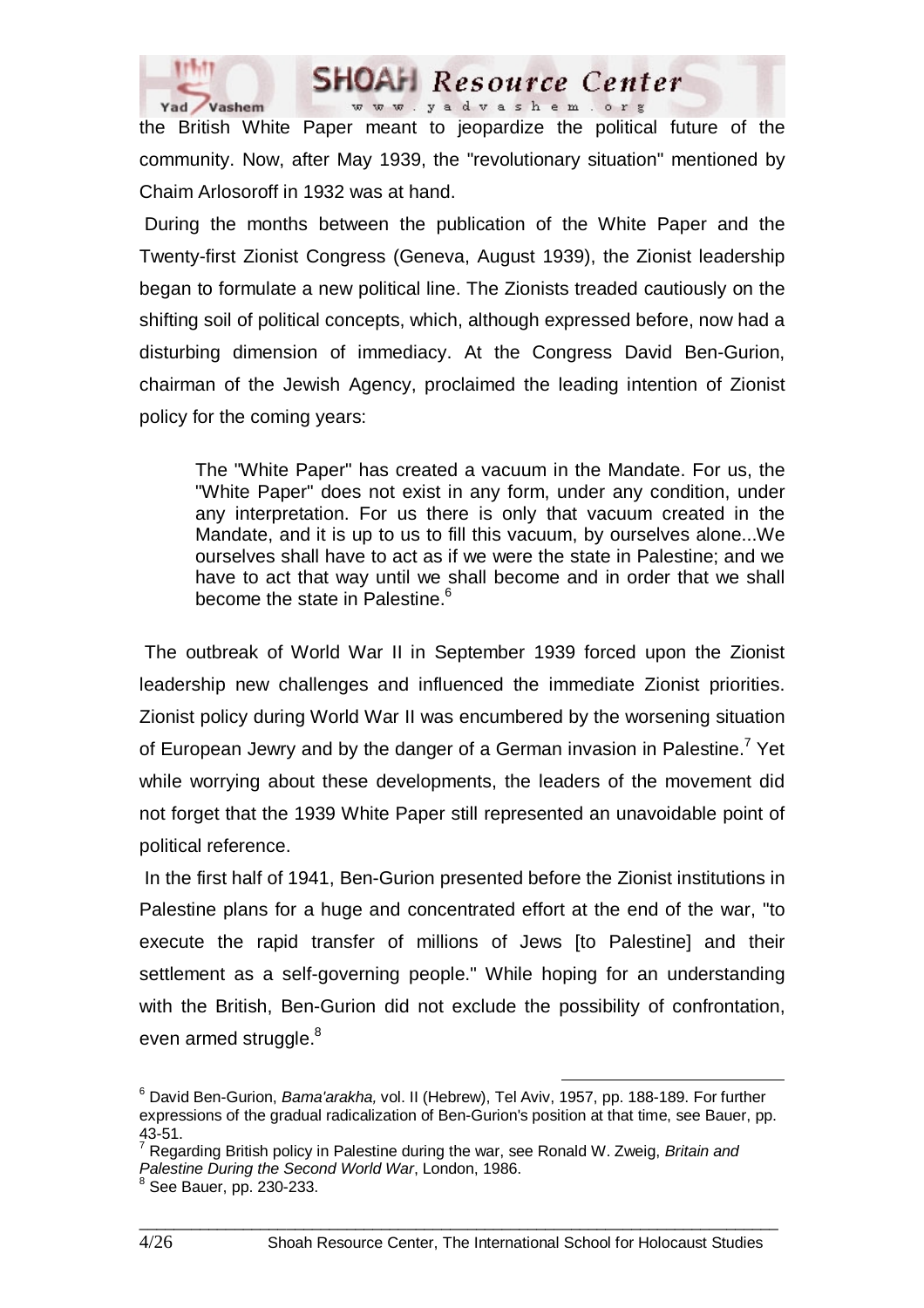

 At about the same time, Weizman, then in London, was developing the ideas published in January 1942, in his well-known article in Foreign Affairs, "Palestine's Role in the Solution of the Jewish Problem." Weizmann, too, foresaw the establishment of a Jewish state at the end of the war. The situation of the Jews in Europe was evoked in Weizmann's article only in passing. Both his and Ben-Gurion's arguments were primarily directed against the 1939 White Paper. In the autumn of, 1941 Ben-Gurion went to the United States to establish contacts in American political circles and to explain the necessity of the creation of a Jewish state in Palestine after the war. $9$ 

#### The Biltmore Program, 1942

 The process of political maturation evolving among the Zionist leadership since the publication of the 1939 White Paper was due to express itself, sooner or later, in a new political platform. This happened in May 1942, when the American Emergency Committee for Zionist Affairs convened an Extraordinary Zionist Conference in the Biltmore Hotel in New York. Among the participants were Weizmann, Ben-Gurion and Nahum Goldmann. The conference approved an eight-point declaration, which came to be known as the Biltmore Program. Point six called for the rejection of the White Paper of May 1939. Point eight urged that the gates of Palestine be opened; that the Jewish Agency be vested with control of immigration into Palestine and with the necessary authority for upbuilding the country...and that Palestine be established as a Jewish Commonwealth integrated in the structure of the new democratic world.<sup>10</sup>

 The creation of the Jewish state had become the imminent political goal of the Zionist movement.

 The minutes of the conference indicate that both the 1939 White Paper and the situation of European Jewry were present in the minds of the speakers.

<sup>9</sup> Moshe Perlman, *Ben-Gurion Looks Back*, 1965, p. 111.

<sup>&</sup>lt;sup>10</sup> Minutes of the Extraordinary Zionist Conference, Zionist Archives and Library, New York. The resolutions were published in Abraham Tulin, ed., *Book of Documents Submitted to the General Assembly of the United Nations Relating to the Establishment of the National Home for the Jewish People*, New York, May 1947, pp. 226-227.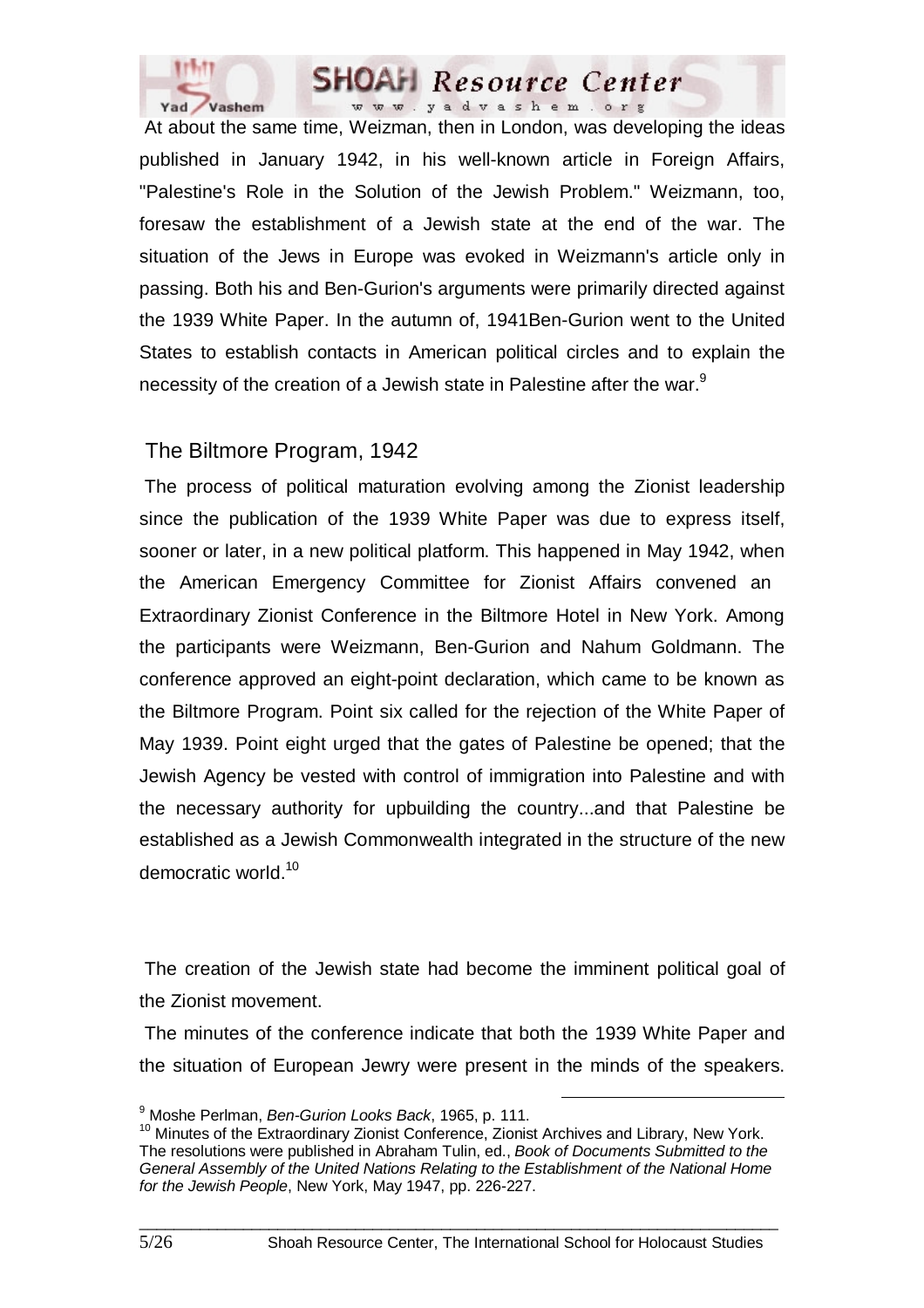

But the arguments touching on the fate of European Jewry, while displaying anxiety, were couched in rather general terms. Reference was made to "Nazi persecutions," but there was no mention of a Holocaust or of massive extermination of the Jews. Weizmann expressed the fear that up to 25 percent of East European Jews might be "liquidated" during the war. The remainder, in his estimation two to four million Jews, would be uprooted from their homes, and "...will be left as a floating population between heaven and hell, not knowing where to turn." He recalled his earlier warning in 1936, when he had said that for European Jewry the world was to be "...divided in two parts: the countries where they cannot live and the countries they cannot enter." But in spite of all this, Weizmann was still optimistic about the ultimate survival of European Jewry. The experience of World War I led him to hope that once again European Jewry would survive pogroms and persecutions to emerge stronger than before.

 If Weizmann's position was more Diaspora-oriented, Ben-Gurion concentrated on the situation in Palestine. He demanded the fulfillment of the original terms of the Mandate, criticized the 1939 White Paper, and suggested solutions for the Arab problem.<sup>11</sup> But for both Weizmann and Ben-Gurion, it was the new political reality created by the 1939 White Paper that provided the impelling thrust toward a Jewish state. Both were still unaware - as were almost all the other delegates to the Biltmore Conference - that total destruction threatened European Jewry. The only hint of the magnitude of the catastrophe, reverberating strangely and almost dissonantly through the proceedings, came from Nahum Goldmann. He alone suggested that the large majority of European Jewry may not survive the war, and that those who might would be left without the strength to rise again and rebuild their shattered lives and communities.

 The Biltmore Conference was not an official meeting of the leading institutions of the Zionist movement. Its resolutions were not binding, only political guidelines. Nevertheless, the program adopted at the conference represented a clear watershed in Zionist policy. It summed up the thoughts

11 Minutes. Ben-Gurion's speech was published in David Ben-Gurion, *Rebirth and Destiny of Israel*, New York, 1954, pp. 113-132 .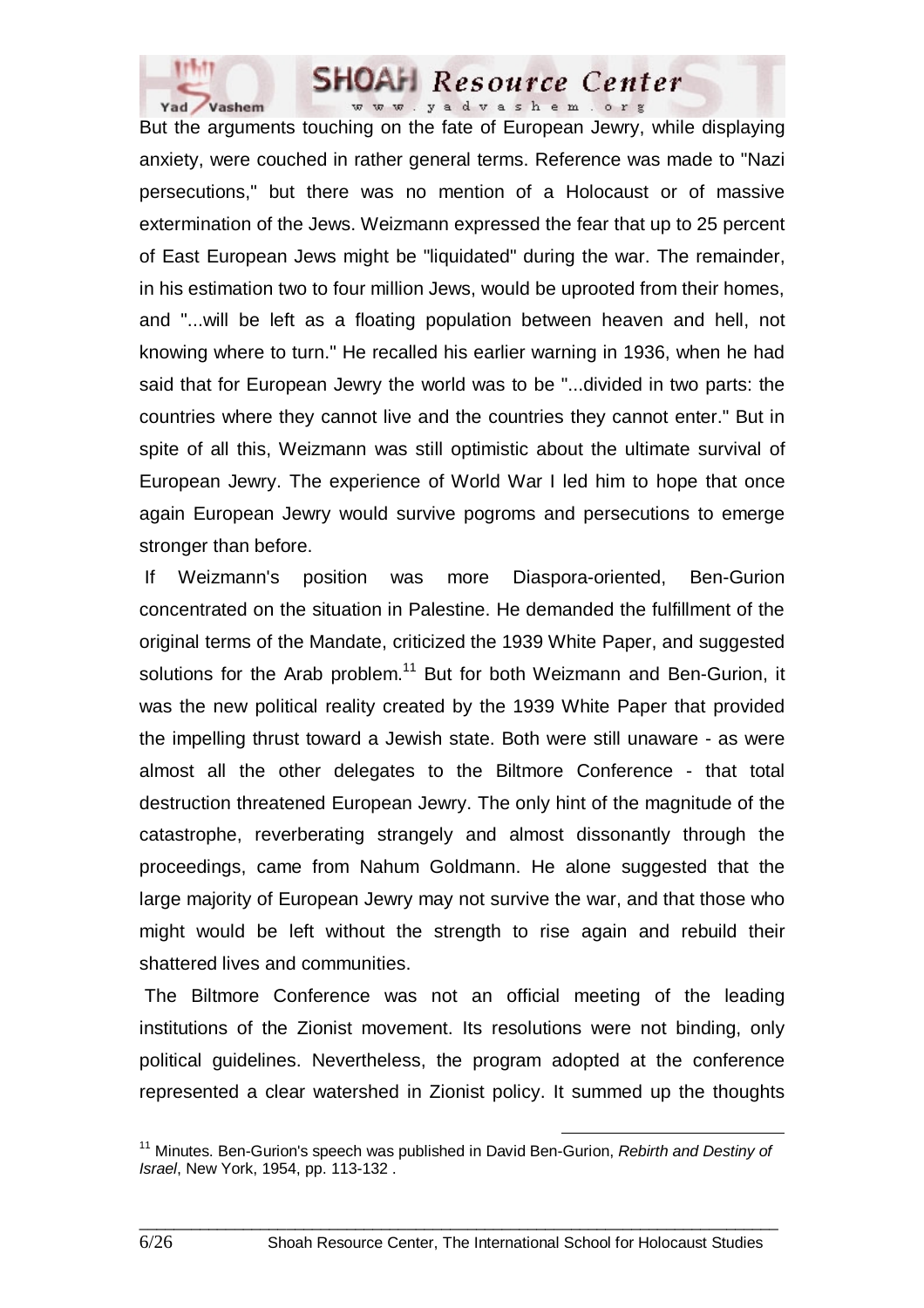

and feelings that had begun to develop among Zionists since 1939. They were now translated into a program of political action that was gradually accepted both by the Zionist movement and by the main currents in world Jewry. The drive toward the creation of a Jewish state had now been proclaimed, and, in spite of subsequent political fluctuations, it was to remain the central goal of Zionist policy in the coming years .

 In the formulation of the Biltmore Program, there was an awareness of the dangers confronting European Jewry. However, not before the summer of 1942 would the facts about the systematic extermination of European Jewry be known.<sup>12</sup>

## Confronting the Holocaust

 From the end of 1942, the realization that European Jewry faced literal annihilation introduced a new element of bitterness and anger in Jewish life everywhere. Jewish leaders and communities sought in different ways to act against the extermination, to help the Jews trapped in Europe, to participate in their efforts at resistance and revolt. If and how the Jews acted against the Nazi onslaught has remained a controversial theme in Jewish life; however, there is general agreement that there was a glaring disproportion between the appalling dimensions of the Jewish disaster and the limited possibilities of the Jews outside Europe to come to their brethren's aid. In the 1940s, the feeling of helplessness and the suspicion that the nations engaged in war against Germany were indifferent to the fate of European Jewry, brought about a new mood, combining despair and grim determination. An element of urgency and affliction was now added to the fundamental aim of Zionist strategy - to achieve Jewish statehood.

 By October 1944, the Jewish Agency had indicated to the British government that its political aim was to transform Palestine into a Jewish Commonwealth at the end of the war. Without varying from this goal, between 1944 and 1947, Zionist policy was to undergo several changes in its position *vis-a-vis* a possible partition of the country between Jews and Arabs .

12 Yehuda Bauer, "When Did They Know?", *Midstream*, April 1968, pp. 51-58.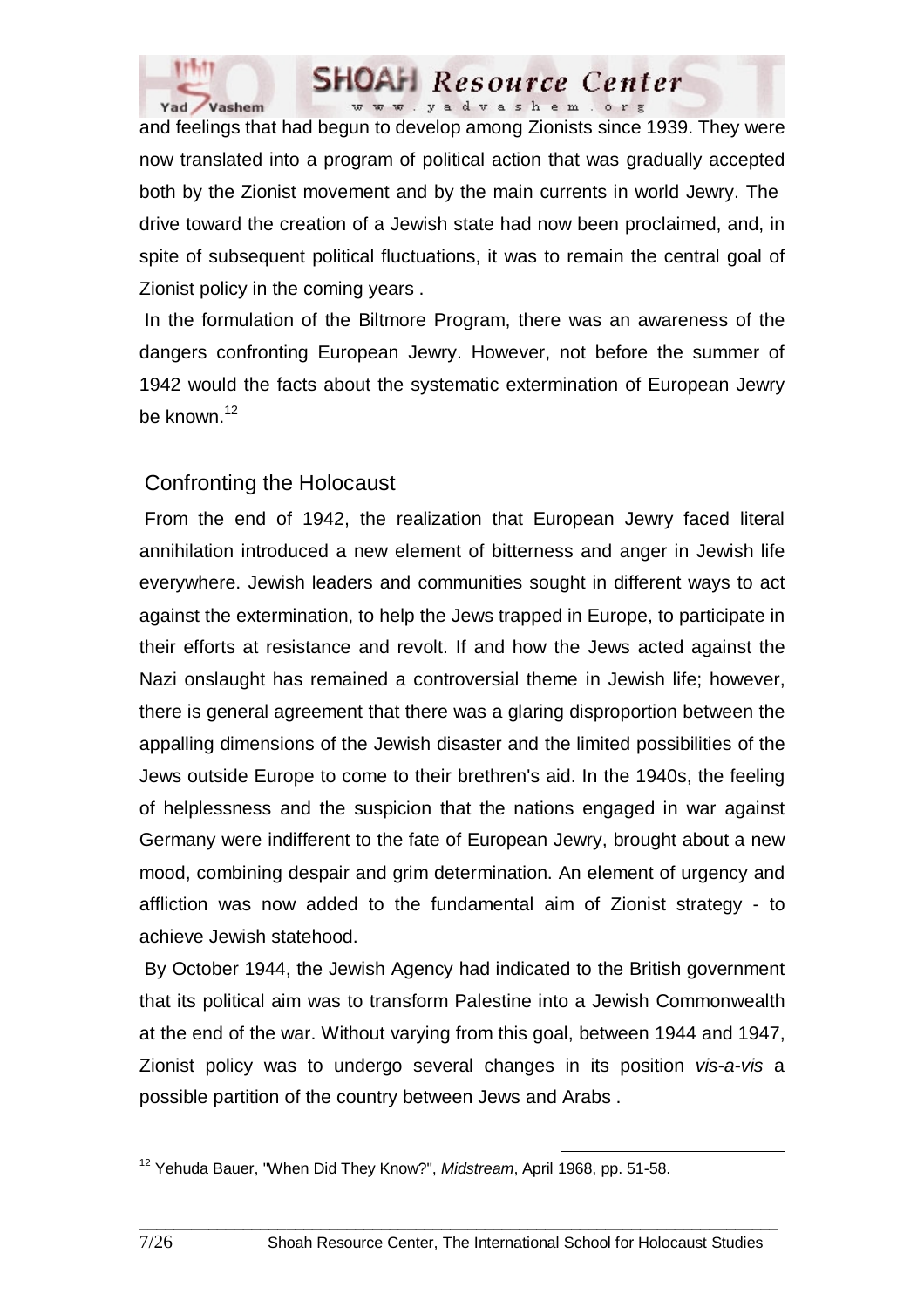

 In October 1944, the Jewish Agency had stated that all of Palestine should be turned into a Jewish state. However, at the important meeting of its executive in Paris in August 1946, the Jewish Agency declared itself ready to consider a partition plan, provided the dimensions of Jewish Palestine were acceptable. Later, at the first postwar Zionist Congress, held in Basle in December 1946, the idea of partition was rejected, and a resolution calling for a Jewish state throughout Palestine was approved.<sup>13</sup>

 This resolution was actually something of a tactical step: it was thought that more might be obtained, in terms of partition, if the Zionists demanded all of the country and left it to a third party to suggest a division. The resolution also reflected the confrontation between the gradualist position of Weizmann and the more radical trend led by Ben-Gurion. The latter's approach prevailed at the Congress, and Weizmann was not re-elected president of the World Zionist Organization. By now, however, both moderates and radicals were working toward the creation of a Jewish state.

 In the formulation of Zionist policies in those years, the Holocaust and its consequences were mentioned in practical rather than in moral terms. The primary emphasis was on the problem of thousands upon thousands of survivors, uprooted, clamoring for a solution, asking to enter Palestine. The Holocaust was certainly very much present in the minds of the delegates at the Zionist Congress in 1946, but the tone of the resolutions was directed against British policy in Palestine and in favor of opening the gates of Eretz Israel to the European refugees.<sup>14</sup>

 The same applies to the copious written statements and memoranda by the Jewish Agency and other Jewish bodies<sup>15</sup>, as well as to the statements of Zionist leaders (Weizmann, Ben-Gurion, Silver, Shertok and others)<sup>16</sup> presented before the Anglo-American Commission of Enquiry in 1946, and before the diverse bodies of the United Nations in 1947. Mention of the

<sup>&</sup>lt;sup>13</sup> See Jacob C. Hurewitz, *The Struggle for Palestine*, New York, 1976 (hereafter, Hurewitz), pp. 204, 260, 268-269.

<sup>14</sup> See *Book of Documents*, pp. 238-242, 304-308.

<sup>15</sup> Jewish Agency for Palestine: Statements, March 1946, The Jewish Case Before the Anglo-American Committee of Enquiry on Palestine, Jerusalem, 1946, pp. 3-259; The Jewish Agency Before the United Nations, New York, May 1947; *The Jewish Plan for Palestine*, Jerusalem, September 1947 (hereafter, The Jewish Plan for Palestine), pp. 269-559.  $16$  Ibid.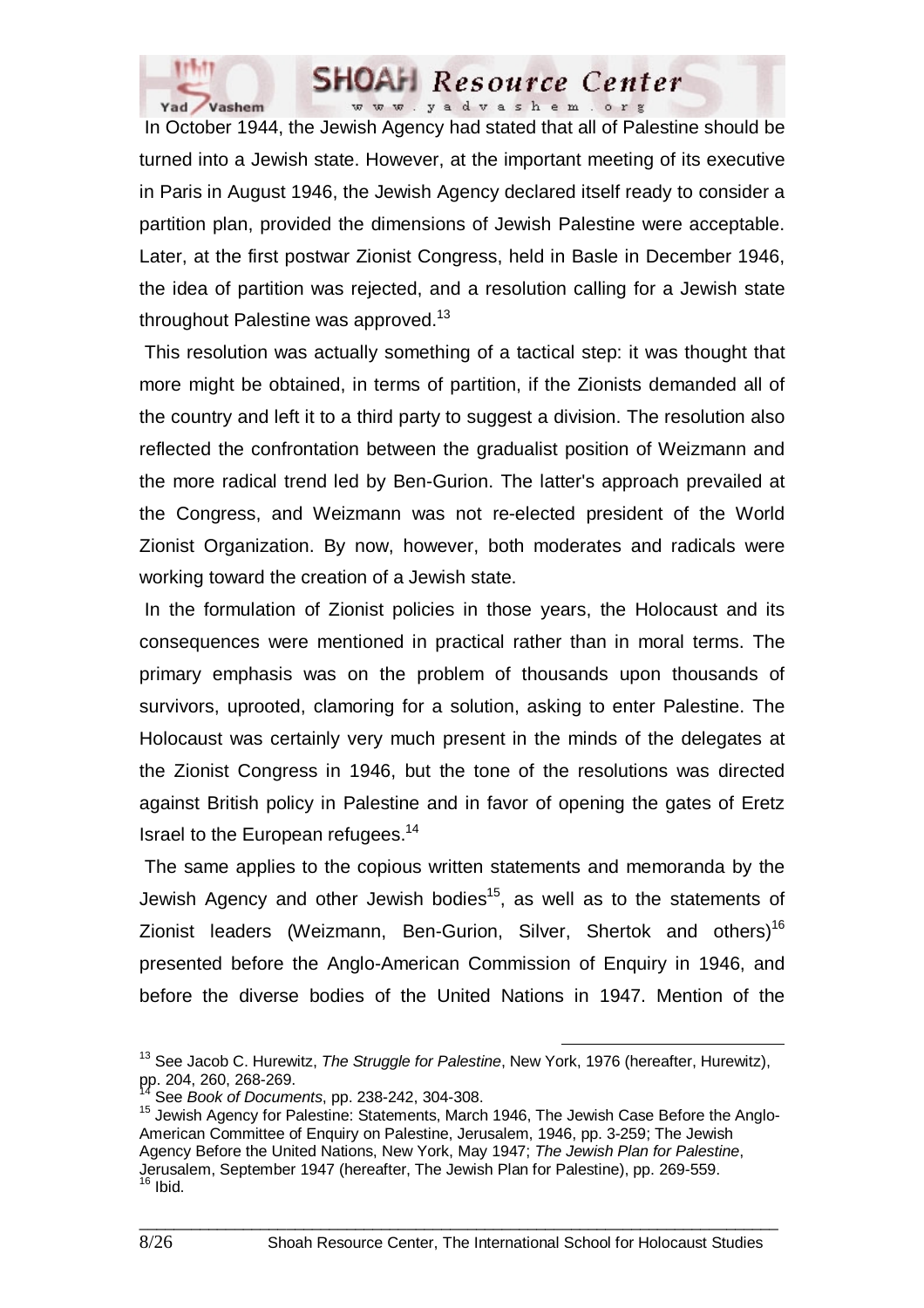

Holocaust was subdued; precedence was invariably given to the refugee problem and the situation in Palestine.

**SHOAH** Resource Center www.yadvashem.org

 How to explain this kind of reticence, so soon after the greatest disaster in the history of the Jewish Diaspora? It seems that, for a time, Jews and Zionists were unable to react to the catastrophe beyond the basic level of shock and grief. What had happened seemed unbelievable and inexplicable. But this was the critical hour of political decision. The Zionist leaders kept their feelings under a tight rein, outwardly at least. The problems of the Jewish people were almost beyond solution. The only way out was to concentrate on the urgent issues that were the immediate consequences of the Catastrophe; they at least represented a political platform to be fought for, in line with Zionist objectives.

 Inevitably, however, there were occasions when the burden of the tragedy broke sharply through: "Can anybody realize - a million Jewish babies burned in the gas chambers? A third of our people, almost as many as the whole population of Sweden, murdered? cried out Ben-Gurion, perhaps the least sentimental, the most goal-directed among the Zionists leaders in his testimony before UNSCOP.<sup>17</sup>

 The reserve displayed by the Zionists in the presentation of their case paralleled, curiously enough, the kind of attitude exhibited by the various international bodies that dealt with the question of Palestine. Some of the members of these commissions were aware of the connection between the Holocaust, the history of European Jewry, and the political hopes of the Zionist movement. In this respect there was a difference between the position of the Anglo-American Commission of Enquiry and of UNSCOP. The former's terms of reference included the examination of both the "economic and social conditions in Palestine" and the "position of the Jews in those countries in Europe where they have been the victims of Nazi and Fascist persecution." Diversely, UNSCOP's terms of reference mentioned only the facts connected with the Palestinian problem.<sup>18</sup> However, considered in terms of recommendations, both commissions dealt only with practical matters - the

<sup>17</sup> *The Jewish Plan for Palestine*, p. 310.

<sup>&</sup>lt;sup>18</sup> Report of the Anglo-American Committee of Enquiry, Preface, pp. 11-15 ; Report to the General Assembly by the United Nations Special Committee on Palestine (UNSCOP), August 31, 1947 (hereafter, UNSCOP, Report), p. 3.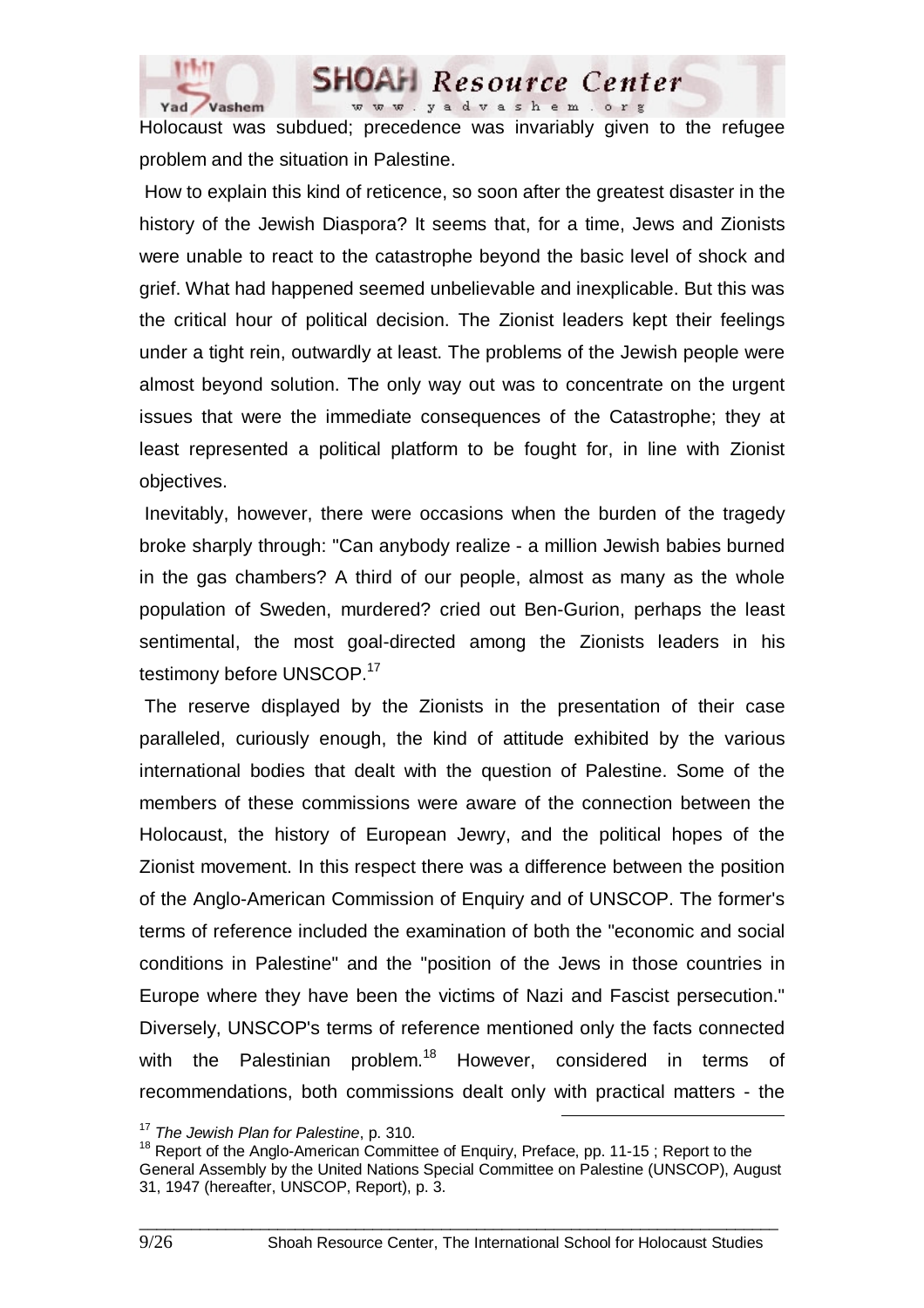

situation in Palestine, the problem of the Jewish refugees - and nothing was said about the larger connection between the Holocaust and the existing difficulties of the Jewish people. Almost all the issues raised and painstakingly analyzed during the questioning of the Zionist representatives who appeared before the various commissions were concerned with current political matters. The situation of European Jewry and its fate were hardly mentioned .

#### The Palestine Issue at the UN, 1947

 The last phase in the historical process leading to the creation of the State of Israel began on February 14, 1947 when the British government decided to refer the problem of Palestine to the United Nations.<sup>19</sup> In a sense, this decision was an outcome of the report of the Anglo-American Commission. The rejection by the British government of the commission's main recommendation - the admittance of 100,000 Jewish refugees to Palestine increased the political pressures surrounding the Palestine issue both in Britain and abroad. Months before the report of the Anglo-American Commission was published, there had been a growing feeling in Parliament that British policy regarding Palestine was going from bad to worse. The tension in Palestine, the changing circumstances in the Middle East, and the postwar political weight of the United States in international matters brought the British to turn the issue over to the United Nations.

 This did not necessarily mean that the British government was considering the relinquishment of political power in Palestine. As it was explained by the Secretary of State for the Colonies:

We are not going to the United Nations to surrender the Mandate. We are going to the United Nations setting out the problem and asking for

19 This period is well described by Michael J. Cohen, *Palestine and the Great Powers 1945- 1948*, Princeton, 1982, and Wm. Roger Louis, *The British Empire in the Middle East 1945- 1951*. *Arab Nationalism, the United States and Postwar Imperialism,* Oxford, 1984 (hereafter, Louis), part IV; good descriptions from the time are found in Jacob Robinson, *Palestine and the United Nations*, Washington, 1947 (hereafter, Robinson), and the detailed but uncritical account of Joseph J. Zasloff, *Great Britain and Palestine - A Study of the Problem Before the United Nations* , 1952 (hereafter, Zasloff) also, Leonard L. Leonard, "The United Nations and Palestine," *International Conciliation*, no. 454, October 1949 (hereafter, Leonard), pp. 603- 786; see also the very perceptive article by Susan Strange, "Palestine and the United Nations," *Yearbook of World Affairs*, 1949 (hereafter, Strange), pp. 151-168.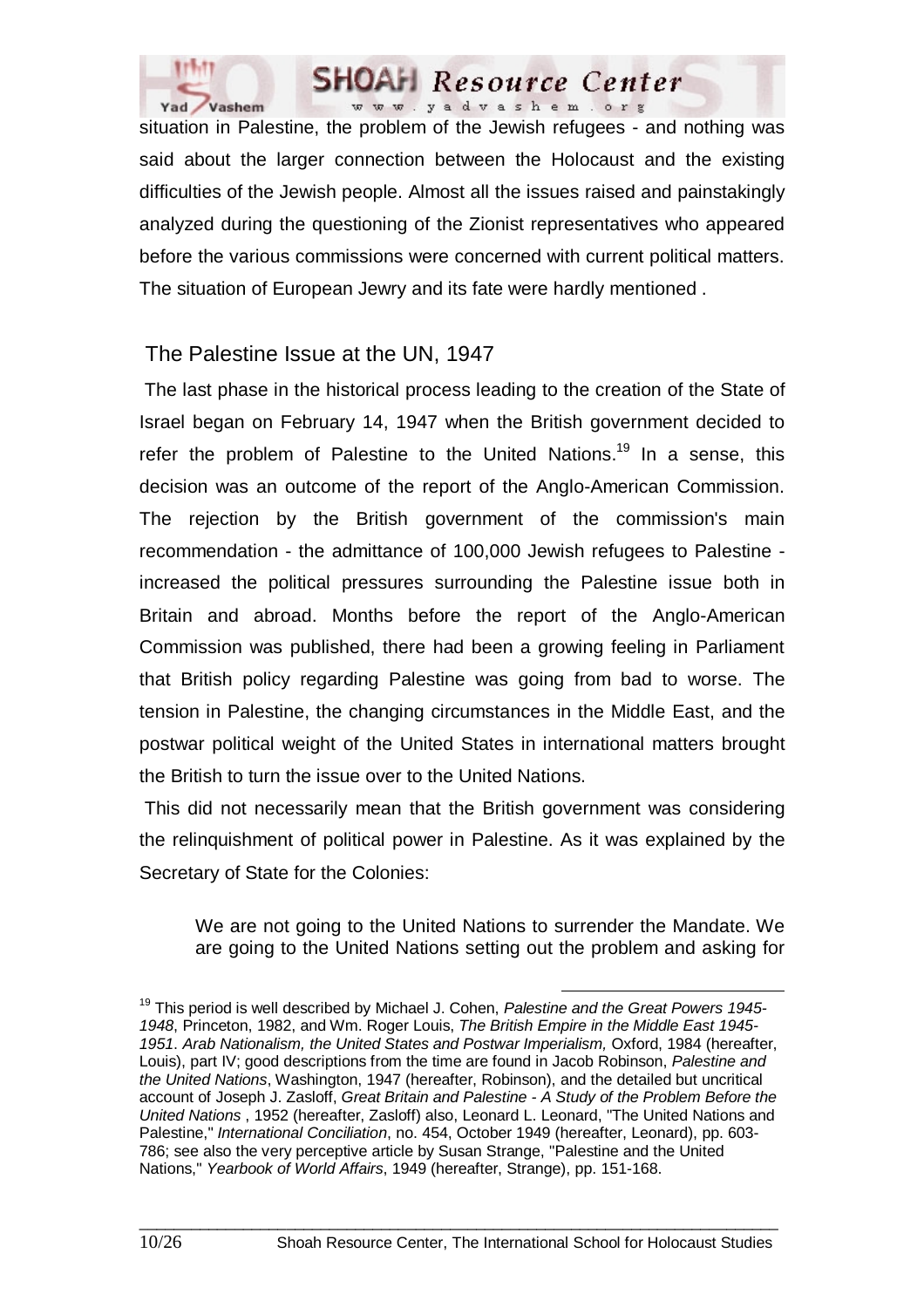

their advice as to how the Mandate can be administered. If the Mandate cannot be administered in its present form we are asking how it can be amended. $20$ 

**SHOAH Resource Center** www.yadvashem.org

 But once the issue was presented before the UN, the international community began to consider the question of Palestine from its own vantage point, which did not necessarily run parallel to Britain's ideas and interests. It soon became clear that the problematic position of the British in Palestine was not going to be politically improved by the outcome of the UN discussions.

 During the months from the middle of 1947 to the first part of 1948, British policy was characterized by bewilderment and frustration. In September 1947, the British announced that it was their intention to leave Palestine as soon as possible. Later on, after the partition resolution in late November, British behavior was a rather sour note of non-cooperation and even obstruction, tempered by the occasional feeling of relief at the imminent termination of the Mandate.<sup>21</sup>

 The discussions on Palestine in the United Nations, from February 1947 until mid-1948, can be divided into four major phases: the First Special Session of the General Assembly (April 28 to May 15, 1947), which decided to establish the United Nations Special Committee on Palestine (UNSCOP); the deliberations of UNSCOP and its recommendations; the decision of the General Assembly of November 29, 1947, on the partition of Palestine; and the deliberations at the UN up to the middle of 1948, which tried to cope with the worsening conflict between Jews and Arabs. With regard to our theme the Holocaust and the creation of Israel - similar patterns run through all four phases. As Jacob Robinson has pointed out with regard to the First Special Session of the United Nations:

The overwhelming majority [of the delegates] did not express their preferences or sympathies on behalf of either of the two directly interested parties in the Palestine issue. While there was a group which solidly supported every move in the interest of the Arab Higher Committee, no such group existed to support the Jewish position.<sup>22</sup>

<sup>&</sup>lt;sup>20</sup> Robinson, p. 44.<br><sup>21</sup> British reactions are lucidly described in Louis, pp. 464-494.<br><sup>22</sup> Robinson. p. 248.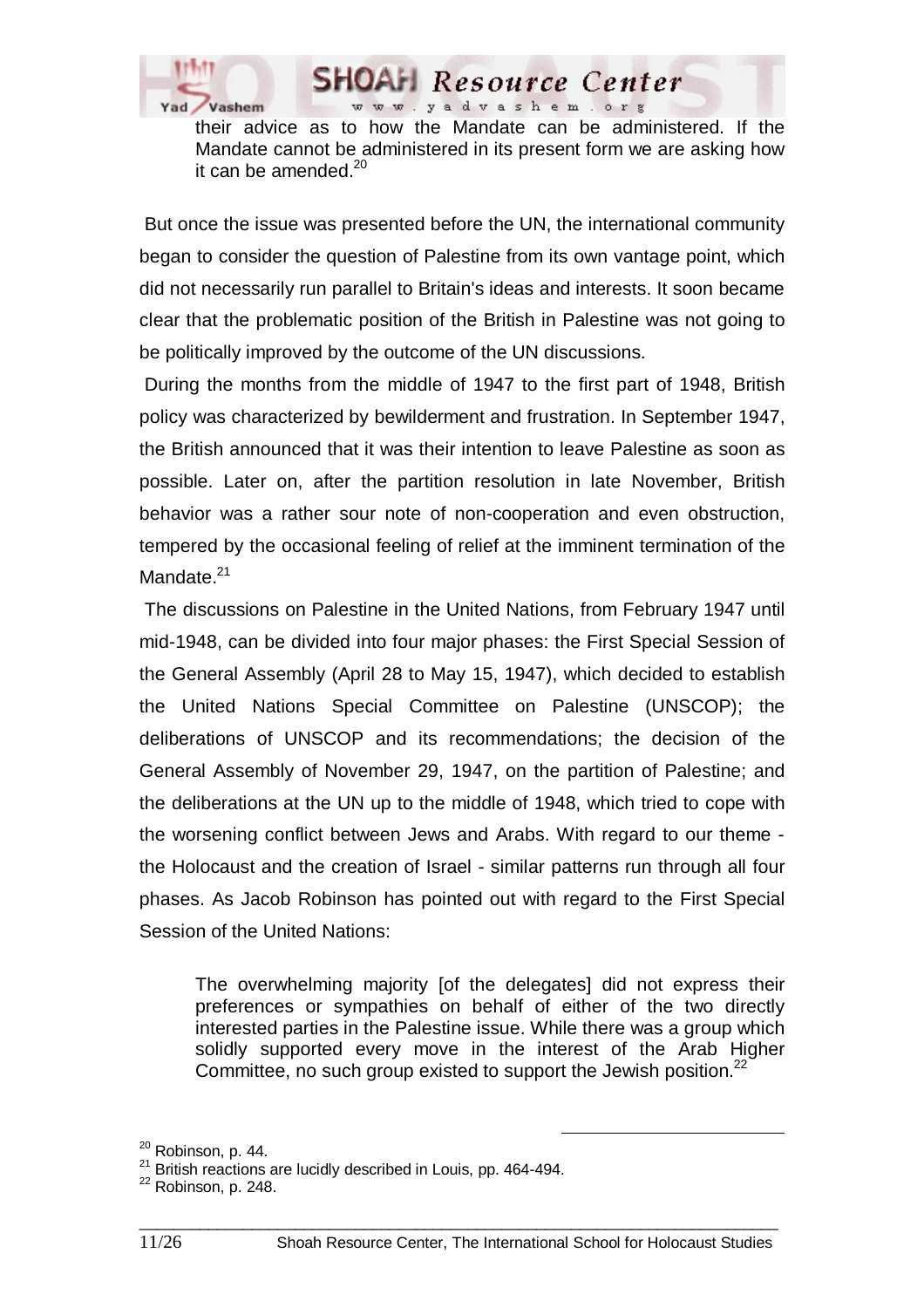

 The neutrality of most of the delegations only emphasized the fact that one side - the Arabs - already had firmly committed supporters. Some of the delegates expressed sympathy or understanding for the Jewish national aspirations in Palestine, but even then they were careful to balance their words with identical declarations regarding Arab interests. Only one country, South Africa, maintained a firm pro-Zionist position from the beginning.

**SHOAH Resource Center** www.yadvashem.org

 At this stage, therefore, there was very little indication in the opinions expressed by the different nations to show that the Holocaust had influenced their positions.

#### UNSCOP

 In the entire process of the UN deliberations on the Palestine question in 1947-1948, the activity of the United Nations Special Committee on Palestine was of pivotal importance. Its work was the factual expression that Palestine had become an international issue entirely in the hands of the UN. Its recommendations (late August 1947) put an end to any intentions the British still nurtured of holding on to Palestine.

 UNSCOP's report formulated the main concepts later approved by the General Assembly - a three-fold partition of the country, the creation of two states, the idea of an economic union between both, and the fact of their mutual dependence in matters of security, due to the peculiar form of the frontiers suggested.<sup>23</sup> The UNSCOP report both represented and shaped the trend of thought at the United Nations during that period. Two matters demanded immediate solutions: the growing political tension in Palestine, and the problem of the homeless Jewish refugees in Europe. The readiness of the refugees to go to Palestine and of the Jewish community there to absorb them offered a practical possibility for a political answer. Again, there is little evidence that the knowledge about the Holocaust played a significant part in these deliberations and in the shaping of the resolutions. As we have

<sup>&</sup>lt;sup>23</sup> UNSCOP, Report; for excerpts, see Moore, III, pp. 259-312. A vivid description of UNSCOP's work is found in David Horowitz, *State in Making*, New York, 1953 (hereafter, Horowitz); see also, Edward B. Glick, *Latin America and the Palestine Problem*, New York, 1958 (hereafter, Glick), pp. 60-77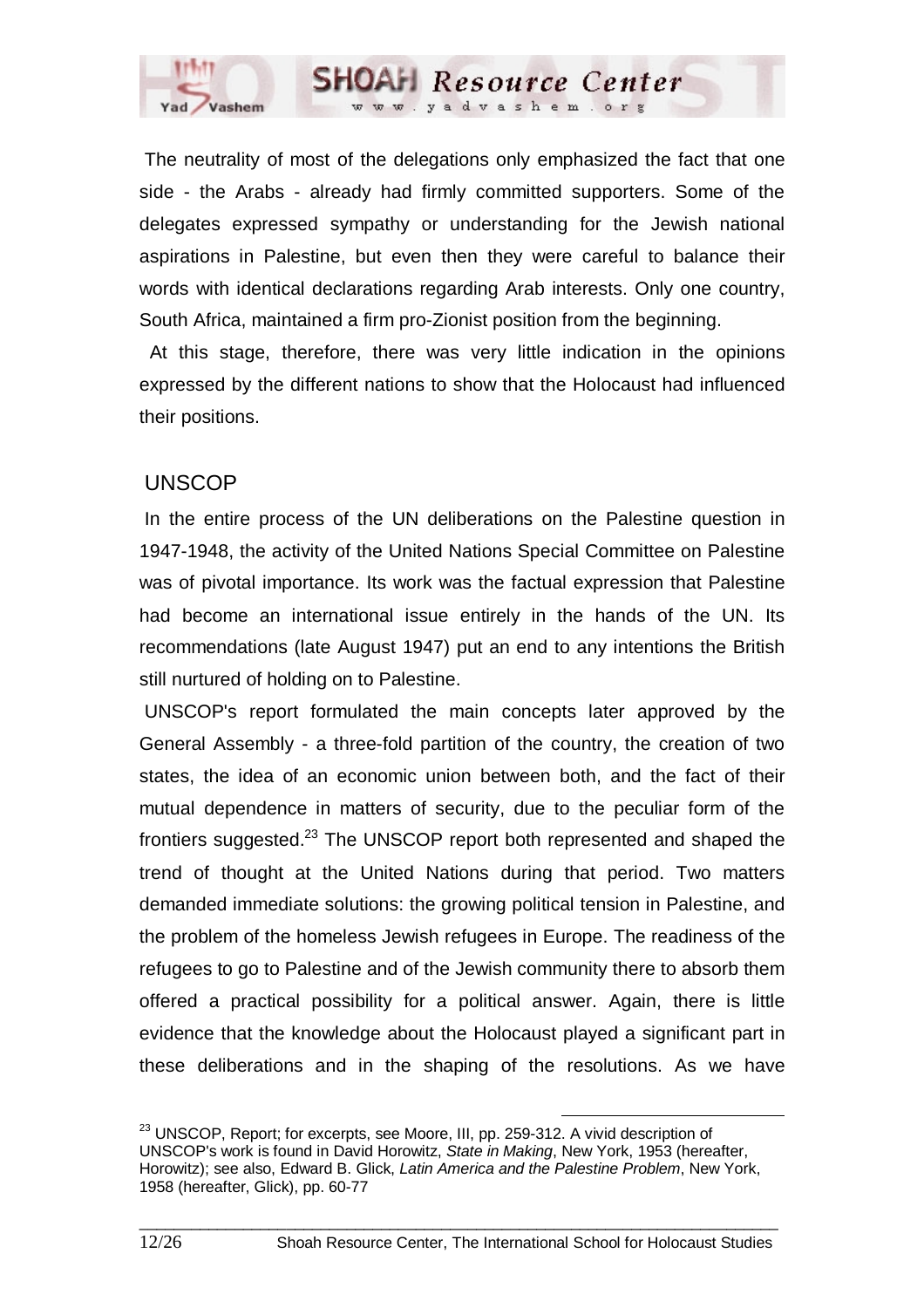

previously noted, the Zionist representatives who appeared before the Commission barely alluded to the subject.

**SHOAH** Resource Center www.yadvashem.org

 During its deliberations the Commission approved a set of twelve general principles, which served as guidelines for more detailed recommendations. The last of these principles (the only one not adopted unanimously) deserves attention:

In the appraisal of the Palestine question, it [must] be accepted as uncontrovertible that any solution for Palestine cannot be considered as a solution of the Jewish problem in general. $^{24}$ 

 The arguments for this position were both practical and political. As the country was small, quite densely populated, and of limited natural resources, it was thought "most improbable that there could be settled in Palestine all the Jews who may wish to leave their present domiciles..." Furthermore, serious consideration had to be given to Arab opposition throughout the Middle East against large-scale Jewish immigration to Palestine.<sup>25</sup> In other words, it was not thought advisable to unload upon the already complicated Palestine situation the additional burden of connecting it with "the solution of the Jewish problem in general ".

 In spite of the fact that this principle was included in the UNSCOP report, it can be said that its meaning got lost in the rush of events during the following months - which was felicitous, from a Zionist point of view .

 Viewed as an expression of a basic trend of thought, Article XII may well be considered as one of the major ideological defeats that the Zionists suffered during the UN deliberations. The entire moral case for a Jewish national home in Palestine had, after all, rested upon its connection with the Jewish people at large, with its past history and its present problems. The recognition of "the historical connection of the Jewish people with Palestine" as the grounds for "reconstituting their national home in that country" had been inserted into the preamble of the Palestine Mandate only after strenuous efforts of the Zionist leadership. It represented one of the cornerstones of Jewish aspirations in Palestine .

 $\Box$ 

<sup>24</sup> UNSCOP, Report, p. 71.<br> $^{25}$  Ibid., p. 72.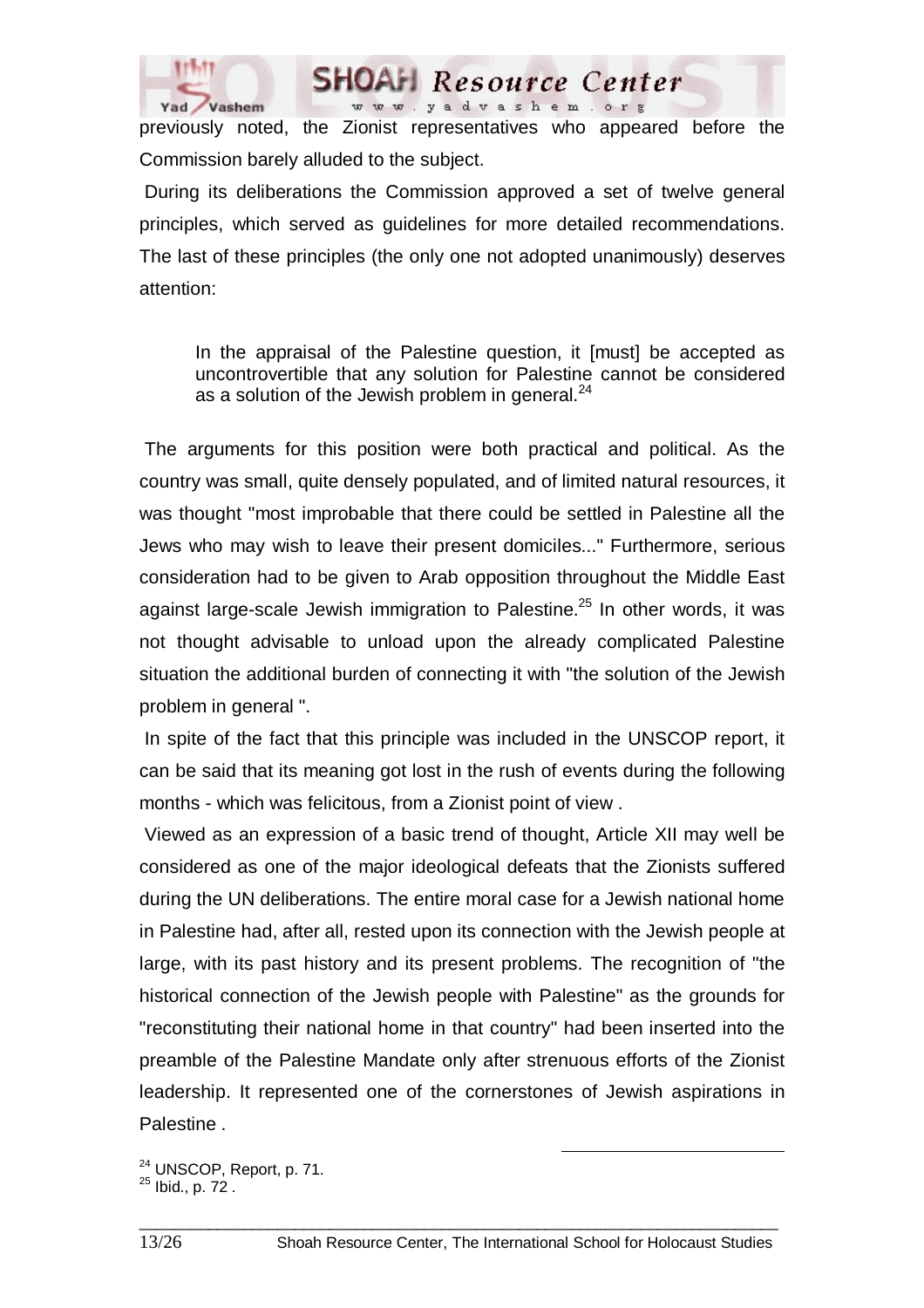

 The Arabs understood the importance of this matter perfectly well. During the 1945 discussions about the draft of the United Nations Charter, they had invested great efforts (in vain) to prevent the terms of the Palestinian Mandate, which had been approved by the defunct League of Nations, to be transferred to the United Nations.<sup>26</sup> When the British Foreign Minister, Ernest Bevin, declared in November 1945 that the Palestine question should be separated from the Jewish problem in general - as it had now been stated in the UNSCOP principles - the Jewish Agency objected vehemently. $27$ Therefore, even if the UNSCOP recommendations did not bind the General Assembly, and even if Article XII did not surface later among the resolutions approved by the United Nations, its basic significance remains: it was a clearcut indication of the general approach of most of the nations regarding the Palestine question, the relationship to the Jewish problem and to the aspirations of the Jewish people regarding Palestine. It contradicted the very basis of Zionist aspirations.

#### American and Russian Policies at the UN

The United Nations vote for the partition of Palestine on November 29, 1947, was one of the most dramatic moments in the early history of the organization.<sup>28</sup> Historians still wonder at the outcome. "One way of interpreting the sequence of these complex events would be to maintain that it was the Zionists' year for a miracle" - wrote Wm. Roger Louis.<sup>29</sup> Why each nation voted as it did, or abstained, are questions whose answers may still lie buried in the archives of the Foreign Offices of the different countries, if they were

26 Robinson, pp. 2-6; Eliyahu Elath, *Zionism at the UN, a Diary of the First Days*, Philadelphia, 1976, entries for 29 May 1945 to 6 June 1945.

 $^7$  Hurewitz, pp. 237-238. See also the arguments of E.R. Fabregat, the representative of Uruguay, who, together with the representative of Guatemala, J. Garcia-Granados, voted against Article XII, UNSCOP, Report, Annexes, pp. 77-79.

 $28^{\circ}$ There is a large corpus of literature describing and analyzing the efforts and pressures exerted by the different sides to influence the final vote. See Hurewitz, pp. 302-309; John Snetsinger, *Truman, the Jewish Vote and the Creation of Israel*, Stanford, 1974 (hereafter, Snetsinger), pp. 66-72; Zvi Ganin, *Truman, American Jewry, and Israel 1945-1948*, New York/London, 1979, chapter IX. Pro-Zionist descriptions are to be found in Jorge Garcia-Granados, *The Birth of Israel*, New York, 1948, pp. 246-269; Horowitz, pp. 275-304; Glick, pp. 78-122. For anti-Zionist descriptions, see Alfred M. Lilienthal, *What Price Israel?*, Chicago, 1953; Kermit Roosevelt, "The Partition of Palestine: A Lesson in Pressure Politics," *Middle East Journal*, vol. II, 1948, pp. l-16. 29 Louis, p. 395.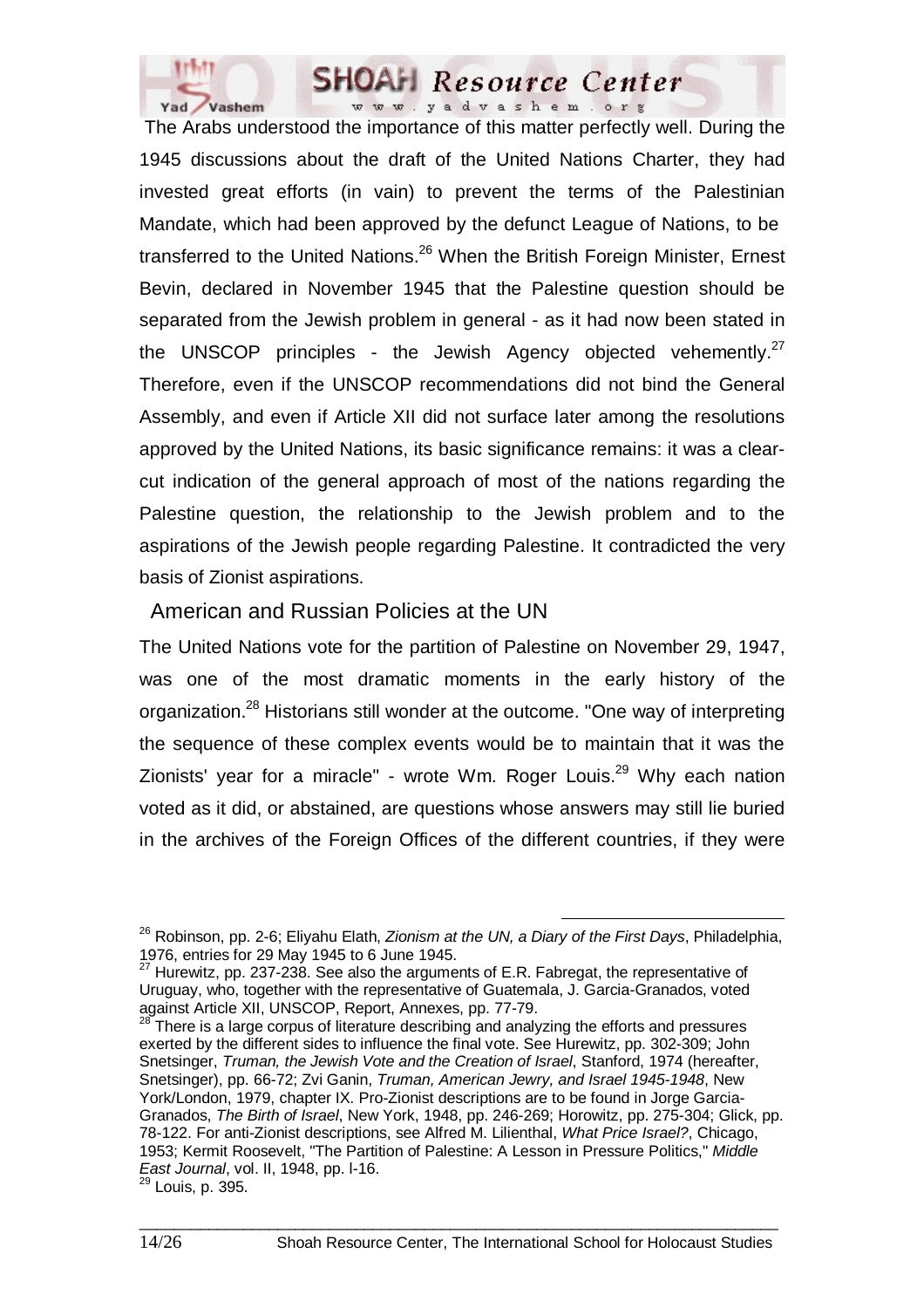

recorded at all.<sup>30</sup> But there were several factors affecting the decision of the General Assembly that seem clear enough. What made the final decision possible was the fact that the United States and the Soviet Union found themselves in agreement regarding the actual proposed solution. This was not only remarkable - at the time it seemed like a true wonder.<sup>31</sup> These were, after all, the years of the Cold War, with Western and Communist interests clashing in Greece, Turkey and Iran.

 In historical perspective, it has become evident that the agreement between the two super-powers regarding partition was possible only because it reflected completely different motivations. Although the Soviet decision surprised many, the reasoning behind it seems quite straightforward.

 They saw clearly, as did some helpless British and American diplomats, that with the British forced out of Palestine, Britain's power and prestige in the Near East would come closer to collapse. A Jewish state in the midst of the Arab world would be a continuous cause of conflict between the West and the Arabs and would offer Russia some interesting opportunities in an area from which she had been completely excluded.<sup>32</sup>

 In other words, the Soviet Union had much to gain and nothing to lose from partition.

 The attitude of the United States regarding Palestine was more complex. Comprehending it is not made any easier by the misconception that American policy in 1947-1948 was significantly influenced by the idealistic desire to help the Jewish people to establish their own state. True, American public opinion was generally sympathetic to the plight of the Jewish people. Perhaps the

 $30$  See Strange, p. 152. Some partial information is to be found in Glick's book, pp. 78-122. The favorable decision was obtained due to changes in the positions of Haiti, Liberia and the Philippines; see the comparative vote tables in Snetsinger, note 48, pp. 167-168.

 $31$  "The main point is the positive attitude of both of America and of Russia, and it is almost tantamount to a miracle that these two countries should have agreed on our problem," wrote Ch. Weizmann to J. Ch. Smuts, on October 28, 1947; *The Letters and Papers of Chaim Weizmann*, Series A, vol. XXIII, Jerusalem, 1980, p. 23.<br><sup>32</sup> Adam B. Uman, *Expansion and Coexistence - The History of Soviet Foreign Policy 1917-*

*<sup>1967</sup>*, New York, 1968, p. 584; Y. Ro'i, "*Soviet-Israeli Relations, 1947-1954,"* Michael Confino and Shimon Shamir, eds., *The USSR and the Middle East* (Hebrew), Jerusalem, 1973 pp. 123-146. Ro'i adds another possible element in Soviet policy regarding Palestine in 1947: Russian hopes for greater influence on American Jewish public opinion (ibid., p. 128). See also Alexander Dallin, *The Soviet Union at the United Nations*, New York, 1962, pp. 29-31; Robinson, pp. 236-239.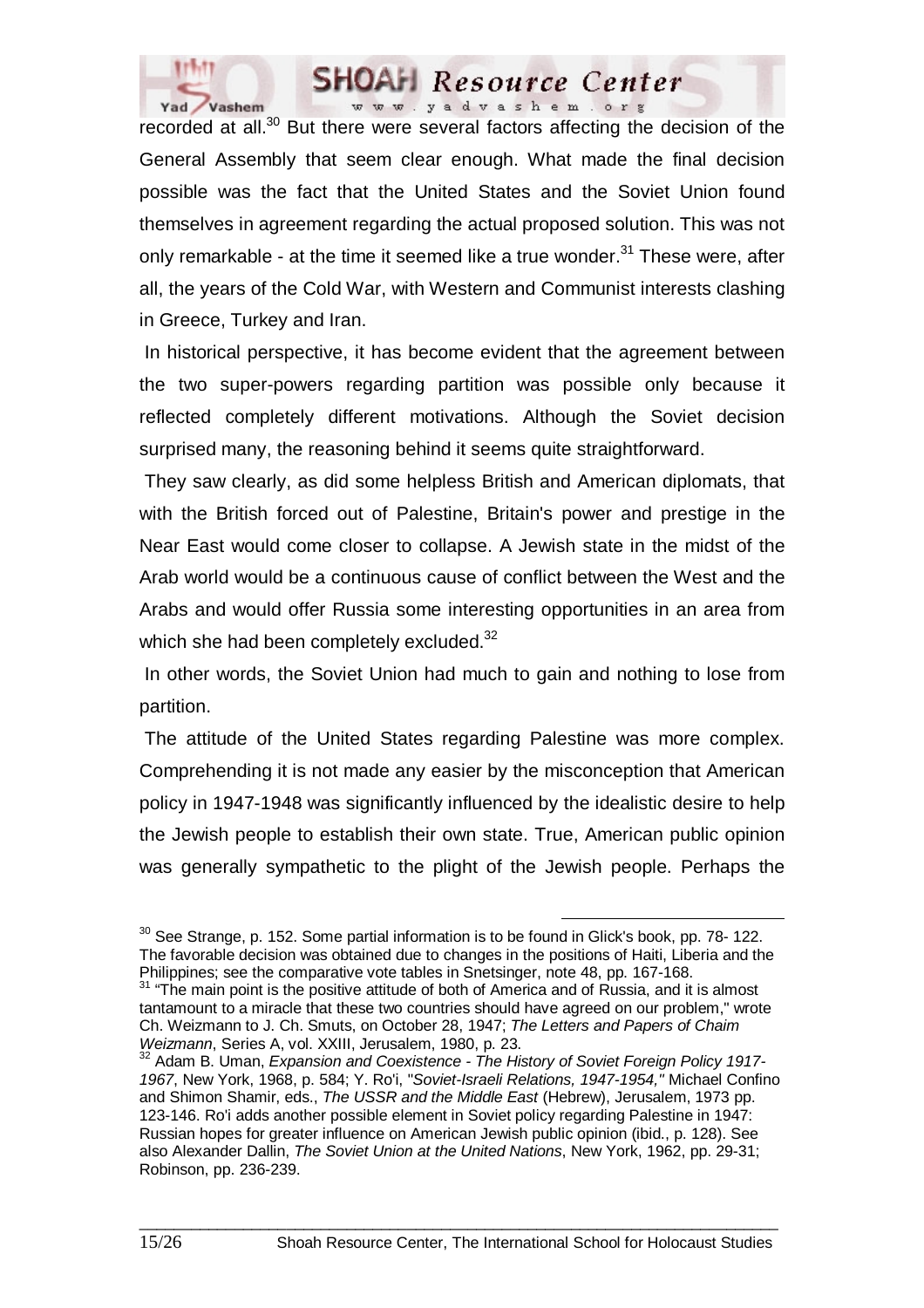



great political effort of organized American Jewry in the postwar years had some influence on American political decision-making regarding Palestine.<sup>33</sup> But to consider these factors as decisive or leading motives of American foreign policy seems unrealistic and hampers the comprehension of American strategy at that time. $34$ 

Up to World War II, the Middle East was, in the eyes of American policymakers, Great Britain's political turf. This situation was well suited to America's isolationist foreign policy. It spared the Americans involvement in the political problems of the region, but did not hinder the aggressive efforts of the big American oil companies to secure large concessions in the Arabian peninsula.35 This situation changed radically in the aftermath of the war. The Middle East acquired a new importance in the strategic and economic considerations of the United States. The political and military thrust of the Soviet-backed movements and parties in Greece, Turkey and Iran transformed the Middle East into one of the main areas of confrontation between Western and Soviet policies. By 1947, the Middle East had become a major front in the Cold War.

 Regarding Palestine, American policy was cautious, even hesitant. If, until 1946, there was little to justify a major American involvement in the country, there was still much about it advising prudence. The political problems of Palestine seemed more complicated and less clear-cut than those the Americans were facing in Greece and Iran. The British represented a political presence to be reckoned with - as a matter of fact, all through 1947, the

 $33$  The effort was real; its actual influence, doubtful. Even Samuel Halperin, in his comprehensive, although apologetic, work, *The Political World of American Zionism*, Detroit, 1961, concluded: "To what extent the evolving American Zionist power and influence potential chronicled in this study contributed to the creation of the State of Israel is not at all certain. Perhaps little more can ever be claimed than that the Zionist [in the United States] was one of the necessary prerequisites for the realization of the Zionist program" (p. 295 ). Years later, in an interesting article published in 1977, Zvi Ganin maintained that the political work of the American Zionist Emergency Council had influenced the partition resolution of the UN, but that the AZEC was unable to avoid the American retreat from partition in March 1948; see "The Limits of American Jewish Political Power: America's Retreat from Partition, November<br>1947-March 1948," Jewish Social Studies, XXXIX, 1977 pp. 1-36.

<sup>&</sup>lt;sup>34</sup> See Alexander Deconde, A History of American Foreign Policy, New York, 1967, pp. 745-749; John C. Campbell, *Defense of the Middle East*, New York, 1958; E.H. Nolte, "United States Policy and the Middle East," Georgiana P. Stevens, ed., *The United States and the Middle East*, Englewood Cliffs, N.J., 1964; Elizabeth Monroe, *Great Britain's Moment in the* 

<sup>&</sup>lt;sup>35</sup> see Benjamin Shwadran, The Middle East, Oil and the Great Powers, New York, 1973, pp. 347-318.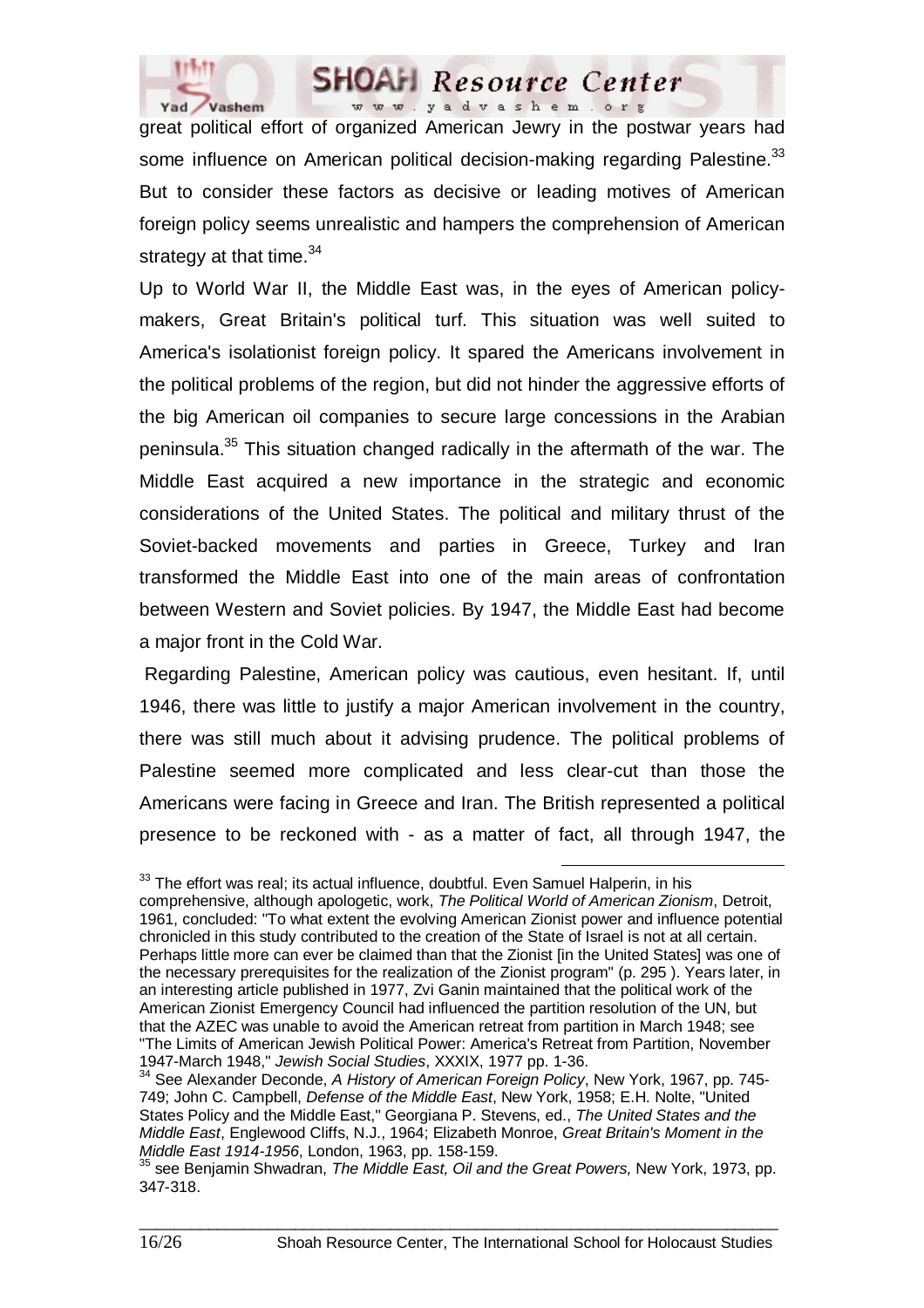

Americans tried hard to avoid the British retreat from Palestine. The published documents on American foreign policy clearly show how reluctant the gradual American involvement in the Palestine question was.<sup>36</sup>

 An additional reason for American hesitation was the opposing pressures in Washington, forcing American policy-makers to find their way under divided counsel. On the one hand, the State Department was very doubtful about the viability of a Jewish state and opposed to antagonizing the Arab countries and rulers of the region. Its position was strongly supported by the representatives of American oil interests in the Middle East. On the other hand, there were the efforts of the American Jewish and Zionist organizations, as well as the sympathy of American public opinion regarding the Jewish problem and Zionist aspirations. Even if their political weight was (and has remained) difficult to evaluate, they could not be ignored. $37$  Electoral considerations - the influence of the Jewish vote in some key American states - were also an element to be considered. Presidential elections were scheduled in late 1948, and President Truman's prospects of election were by no means secure.<sup>38</sup>

Indeed, the American policy-makers found it so difficult to adopt a clear position on Palestine that it is curious why the Americans became involved in the Palestine imbroglio at all.<sup>39</sup> It seems that the decisive factor was the growing recognition that the situation in Palestine was rapidly deteriorating toward an armed conflict between Jews, Arabs and the British. Considering the realities of the Middle East, this represented a danger to be avoided at all costs. A Jewish-Arab war in Palestine, probably engulfing other countries in the Middle East, could only be detrimental to the many Western interests in that region. It certainly would open new avenues to Soviet political influence and penetration.

Schechtman), chapter 15, "Zionism and Palestine in American Politics", which, if read in a careful and unbiased way, is illuminating indeed; Snetsinger; and Frank F. Manuel's still important book, The Realities of American-Palestine Relations, Washington, D.C., 1949.

36 see *Foreign Relations of the United States*, 1947, vol. V, Washington, D.C., 1971 (hereafter, FRUS); 1948, vol. V, part 2, Washington, 1976 (hereafter, FRUS, 1948). 37 Beside Samuel Halperin's *The Political World of American Zionism*, see also Joseph B. Schechtman, *The United States and the Jewish State Movement*, New York, 1966 (hereafter,

<sup>&</sup>lt;sup>38</sup> In Snetsinger's opinion, pp. 137-149, electoral considerations were one of the major reasons behind President Truman's decision to recognize the State of Israel minutes after its proclamation on May 15, 1948.

<sup>&</sup>lt;sup>39</sup> See State Department Memorandum, September 30, 1947; President Truman's position, October 6, 1947, November 24, 1947, FRUS, pp. 1166-1170, 1177-1178, 1283-1284.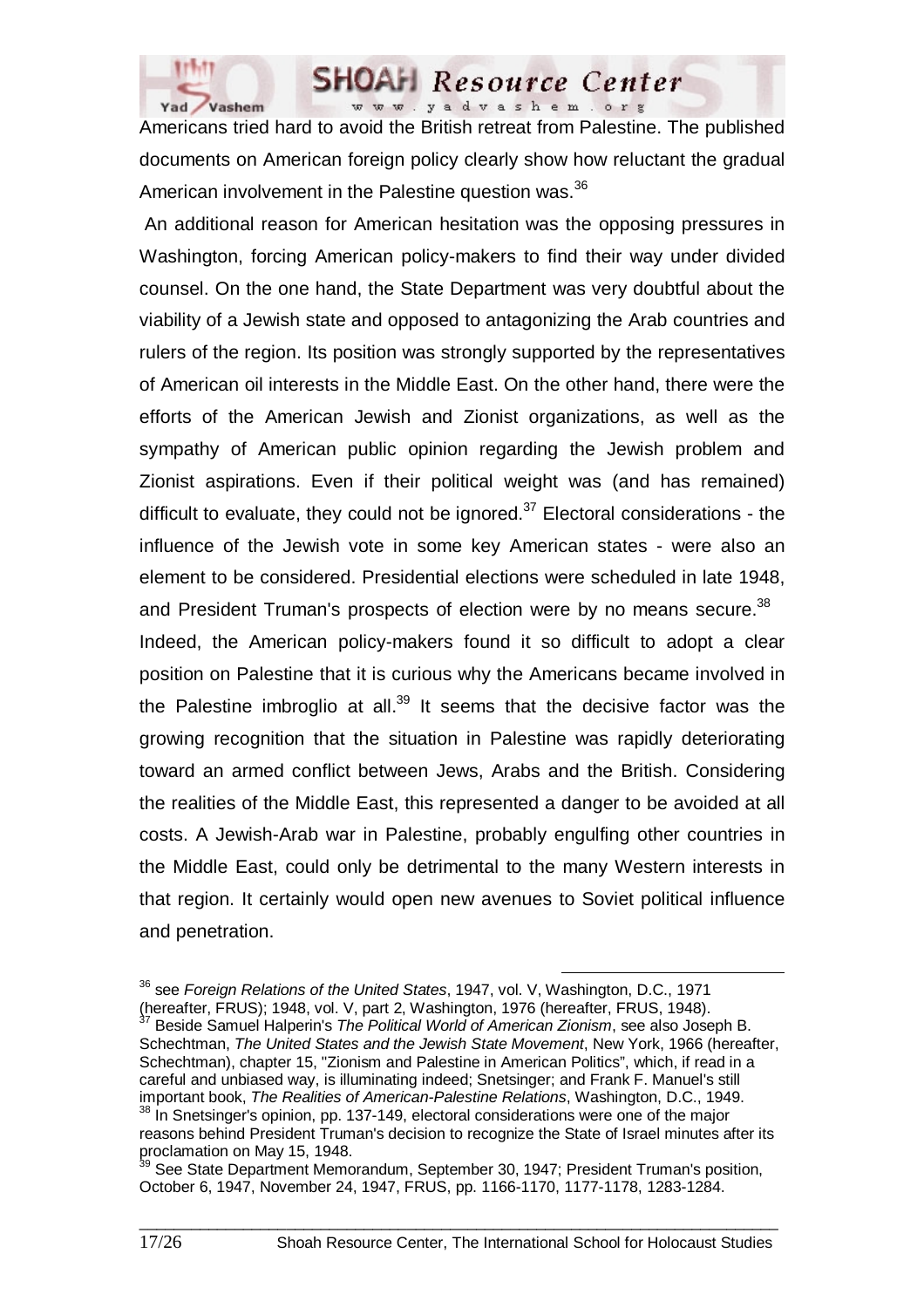

deliberations at the UN was, therefore, to reduce the possibilities of conflict in Palestine. As stated by the American delegate to the UN Herschel V. Johnson in the spring of 1947:

 We believe that this may be the last chance for the solving of this problem in a peaceful and fair manner. If this chance is missed, chaos and disorder might well result in Palestine of so serious a nature that that country would be ruined physically and morally.<sup>40</sup>

 As a result, when, at a given moment, the various political pressures acting in Washington had to be translated into a policy at least partially acceptable to the diverse interests involved, the United States decided to support partition. Since the Arab-Jewish confrontation seemed to exclude the possibility of a binational state, partition represented, if not the best of solutions, at least one that might avoid a war. Partition also opened a way for a solution for the Jewish refugees in Europe. Last but not least, it was the main recommendation of UNSCOP .

 Making virtue out of necessity, the emphasis was not - as it was among the Zionists - on Jewish statehood. American interest lay not in states and independence, but in the avoidance of armed conflict in the Middle East. $41$ This position was clearly stated in President Truman's memoirs: "I was not committed to any particular formula of statehood in Palestine or to any particular time schedule for its accomplishment." His aims were peace between Jews and Arabs and a solution for the Jewish refugees in Europe.<sup>42</sup>

#### Decision and Indecision at the United Nations

 Basically, it seems that most of the nations who voted for partition on November 29, 1947, accepted the reasoning described above. The General Assembly also decided that, in addition to the two states, an international

<sup>&</sup>lt;sup>40</sup> Robinson, p. v.<br><sup>41</sup> See State Department Memorandum, September 30, 1947; President Truman's position, October 6, 1947, November 24, 1947, FRUS, pp. 1166-1170, 1177-1178, 1,283-1,284. 42 Harry S Truman, *Memoirs*, vol. II, Garden City, N.Y., 1956, pp. 156-157.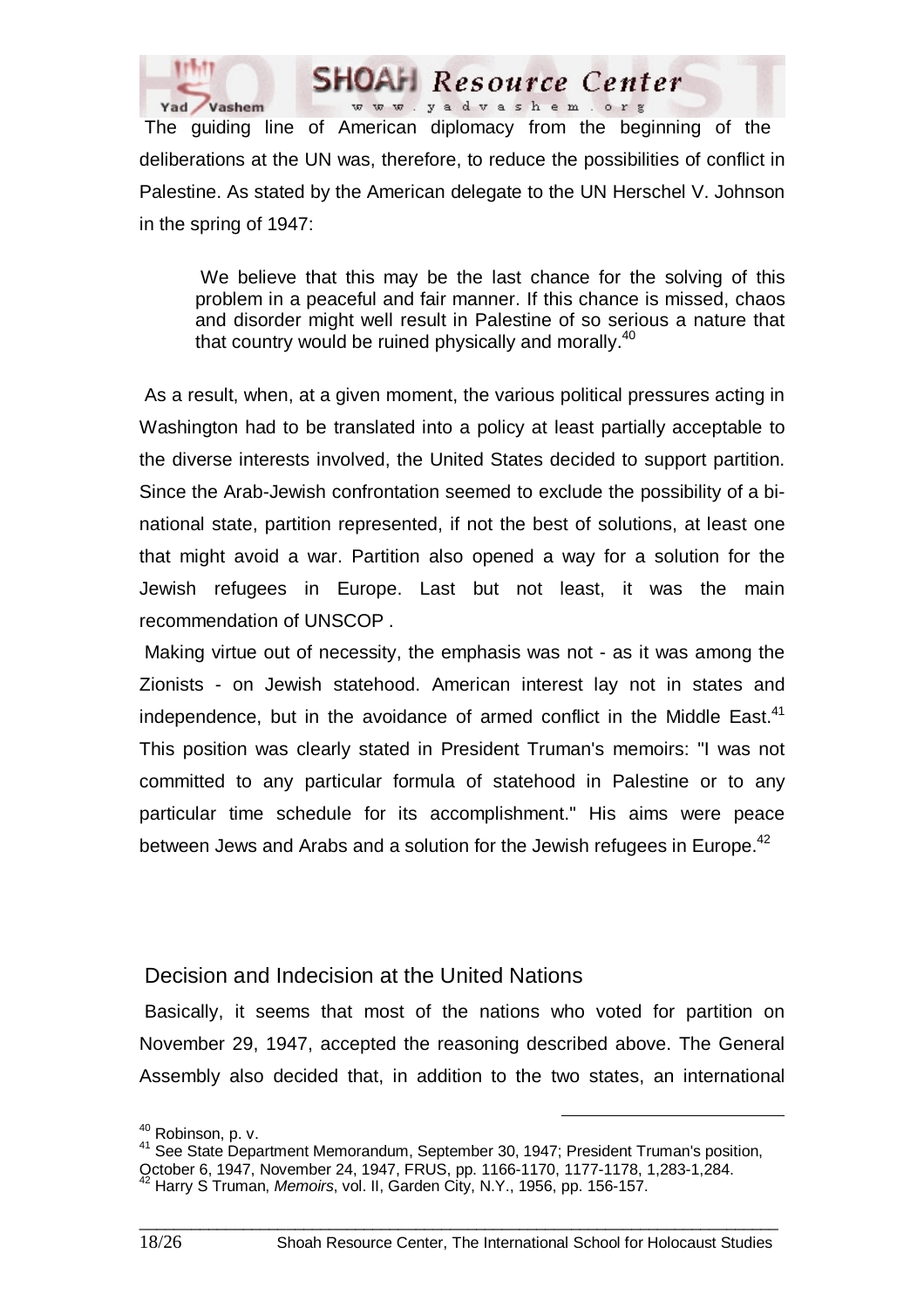

regime under the United Nations should be established for Jerusalem - in spite of the fact that more than two-thirds of the city's population were Jews and that a Jewish state without Jerusalem represented a fundamental contradiction from a Zionist and a Jewish point of view. The UN resolution also defined the borders between the two parts as well as their economic relationship. A Palestine Commission was appointed to implement the decision.43

 From November 19, 1947, to May 15, 1948 ,the United Nations did nothing of consequence to carry out the partition plan it had adopted for Palestine. The provisions made in the plan itself for execution by UN organs depended completely on British cooperation. Since this was denied, the Palestine Commission that was appointed could only submit gloomy reports of growing chaos and of their own helplessness.44

 The inactivity of the commission had its causes. The very premises upon which the partition plan was based, i.e., the avoidance of an armed confrontation between Jews and Arabs in Palestine, started crumbling soon after November 29. The United States now took the initiative to deal with the worsening situation. In December 1947, an American embargo was declared on arms shipments to the Middle East. It soon became clear that the resolution worked mainly against the Jews and that, in the long run, it was ineffective, since sooner or later both sides managed to obtain arms elsewhere.<sup>45</sup> When, in February 1948, the Palestine Commission reported to the Security Council that it could not fulfill its functions, the United States considered new means of bringing the Palestinian situation under control .

 The political considerations that had given birth to the partition resolution were now coldly reconsidered, and new solutions were suggested. The American delegate declared on February 24, 1948, that his country would be ready to consider some form of armed intervention by the United Nations in Palestine - not for the enforcement of partition, but in order to guarantee peace. On March 19, the State Department went one step farther: the American delegate to the Security Council declared that, instead of the

<sup>&</sup>lt;sup>43</sup> For the November 29, 1947, UN resolution, Resolution 181, II, see Moore, pp. 313-319.<br><sup>44</sup> Ben Halpern, *The Idea of the Jewish State*, Cambridge, Mass., 1961, p. 375.<br><sup>45</sup> See Schechtman, pp. 318-328.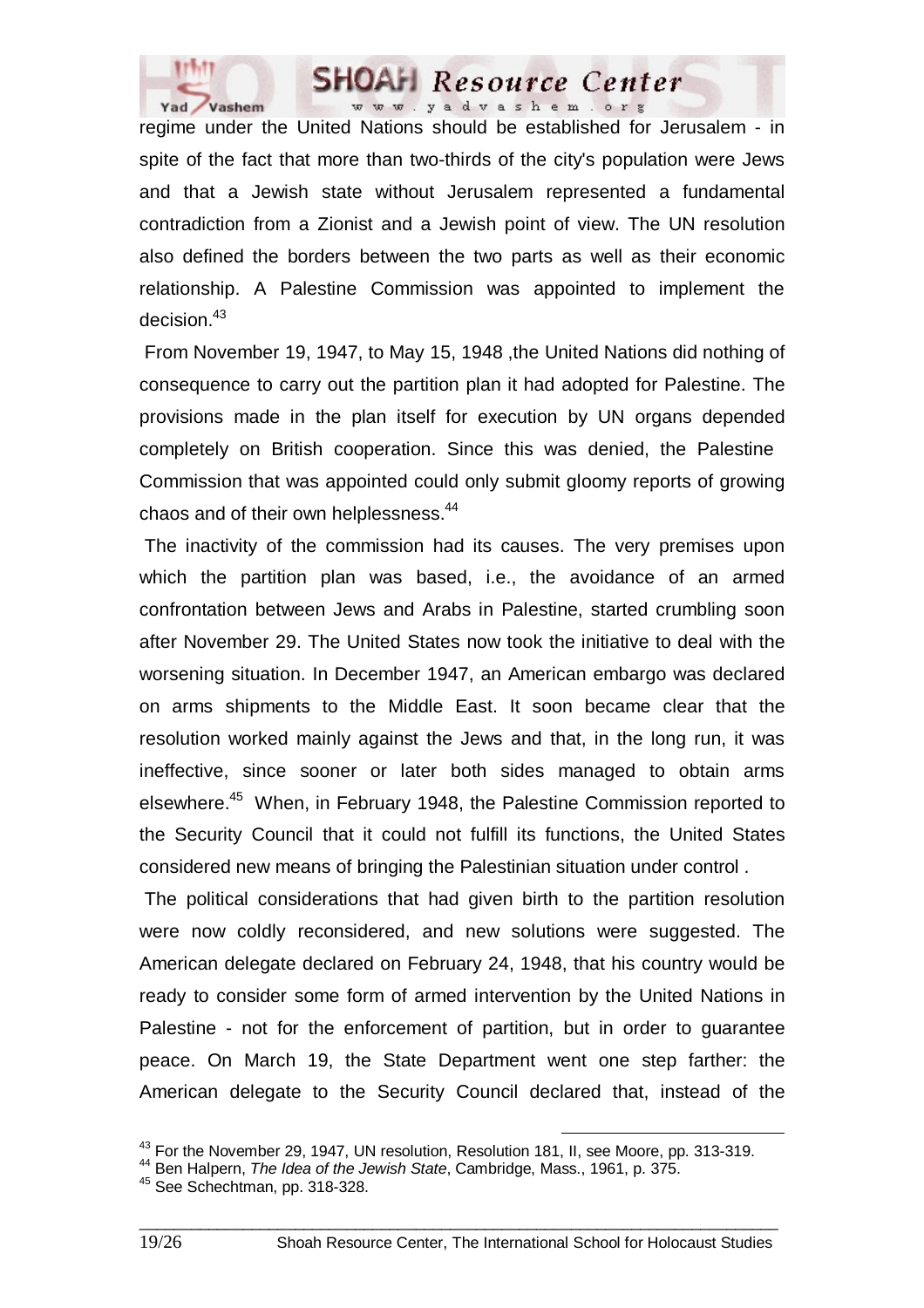



partition plan, a temporary trusteeship of the United Nations in Palestine should be considered. On April 16, the Second Special Session of the General Assembly convened to discuss new alternatives for the future government of Palestine.46

 A sharp internal controversy erupted between the White House and the State Department because of the March 19 declaration. The Jewish Agency and the Jewish community in Palestine protested vehemently against what was considered a surrender of the United Nations in general and of the United States in particular to British non-cooperation and to Arab violence.<sup>47</sup> Had American policy really undergone so major a change? From an American point of view, their policy regarding Palestine may have been hesitant and tactically inconsistent. Nevertheless, it seems that their strategic approach to the problem did not change during this period. Their basic aim remained the same all along: to avoid, or at least to minimize, the looming armed conflict in Palestine, in accordance with the interests of the United States in the Middle East.

 At the beginning of May, a new proposal was approved by the UN, again spurred by the United States: to nominate a Mediator for Palestine with broad powers. The way the Mediator (Count Folke Bernadotte of Sweden) was to understand his role and responsibilities throws further light on the attitude of the United Nations toward the question of Palestine. He was not bound (and if he was, Bernadotte did not consider himself so) by the terms established in the November 29 resolution and, arguably, not even by partition itself.<sup>48</sup>

 But events soon overtook the intentions of the United States and the plans of the UN. On May 15, 1948, the State of Israel was proclaimed. A new political reality was thus established. In the words of the Israeli diplomat Walter Eytan : If this Jewish state came into being...it was not primarily because the United

 $46$  See Zvi Ganin's detailed analysis of American policy in the article cited above (note 33), as well as in his book, *Truman, American Jewry and Israel, 1945-1948*, New York/London, 1979, chapter X: "America's Retreat from Partition"; also FRUS, 1948, p. 825; Leonard, pp. 661- 666; Zasloff, pp. 104-111.

<sup>47</sup> Ganin, ibid; FRUS, ibid., pp. 744-746, 753, 776-777. The White House maintained that the declaration had been made without the authorization of President Truman.

<sup>48</sup> See the correspondence between the Israeli government and Bernadotte during July 1948; F. Bernadotte, *To Jerusalem*, London, 1951, pp. 149-158.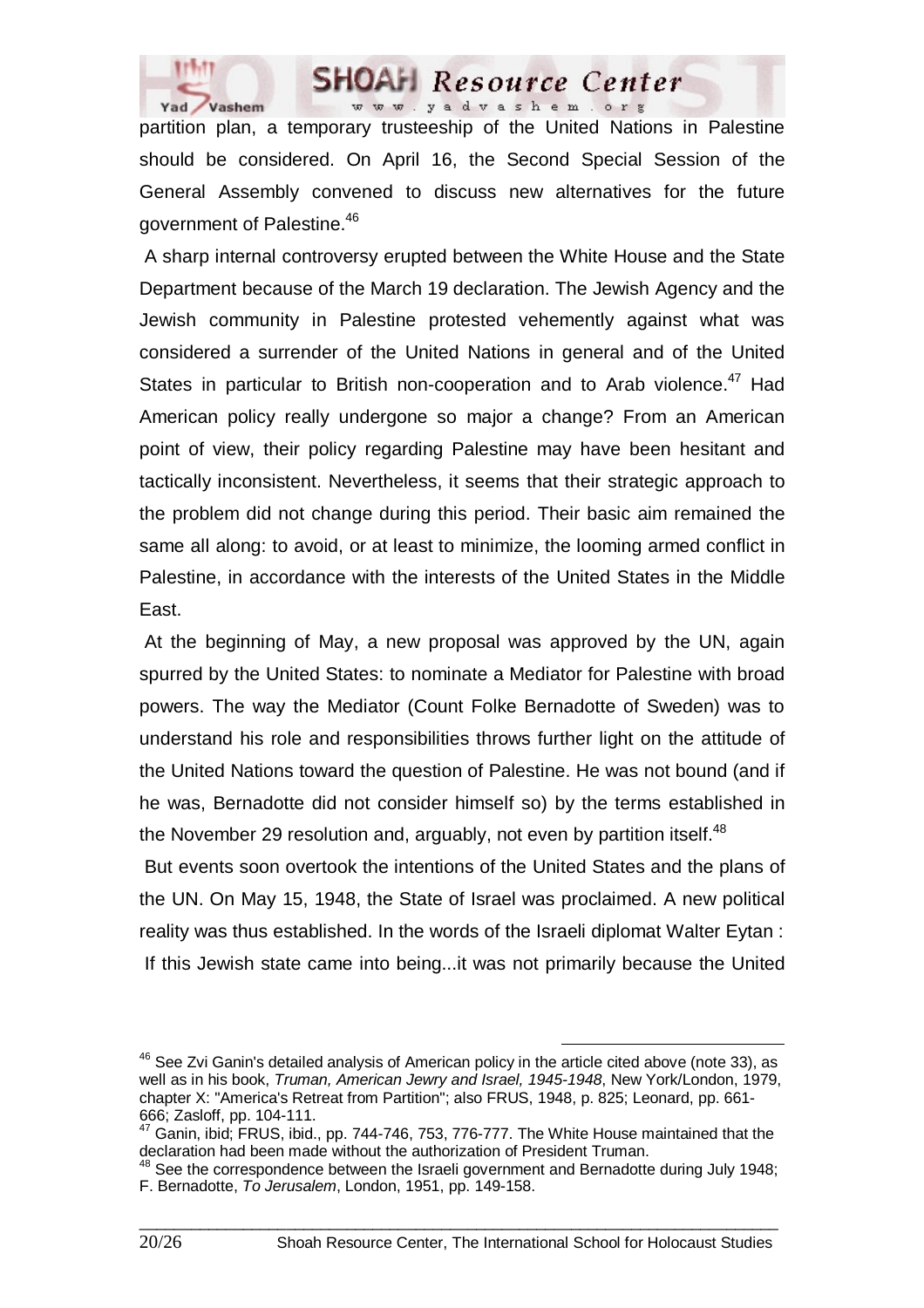

Nations had recommended it...When the day of independence dawned, the decision was Israel's alone.<sup>49</sup>

**SHOAH** Resource Center www.yadvashem.org

#### The Question of the Connection: The Viewpoint of the Non-Jews

 Was there, then, a connection between the Holocaust and the creation of Israel? Is it conceivable that the two most decisive events in modern Jewish history could occur almost simultaneously and not be linked? Is it possible that the emergence of the Jewish state was unrelated to the terrible disaster of the Jewish people and to the remorse of the nations of the world?

 Regarding the deliberations of the United Nations and its bodies in 1947- 1948, it is difficult to find evidence that the Holocaust played a decisive or even significant role. No bloc of nations proclaimed during the UN discussions on Palestine that its foremost aim was the creation of a Jewish state. (On the other hand, an important group of countries did favor the transformation of Palestine into an Arab state.) What impelled the international body was the practical problem of the Jewish refugees and, even more, the awareness that the Palestinian problem was drifting toward chaos and war.

 The actual General Assembly decision regarding partition was made possible by the support of the two super-powers. However, although their agreement was a necessary condition for the UN partition resolution, it was not in itself sufficient. The majority of the UN members who voted for the resolution deserve additional consideration, especially since the American representatives abstained from lobbying too actively for the UNSCOP proposal. True, some of the countries of the Western bloc did display an understanding - and, in a few cases, even a genuine interest - in Jewish and Zionist aspirations, but, for most of the states represented at the UN, the Jewish problem was something far removed from their concerns. It was, however, natural and understandable for them to go along with the Soviet-American proposition, given the great political and moral weight of such an agreement between the super-powers. And since the measure of agreement

49 Walter Eytan, *The First Ten Years*, New York, 1958, pp. l-2 .Evyatar Friesel, "The Holocaust: Factor in the Birth of Israel?", In *Major Changes Within the Jewish People in the Wake of the Holocaust* , Yad Vashem 1996, pp. 519-544.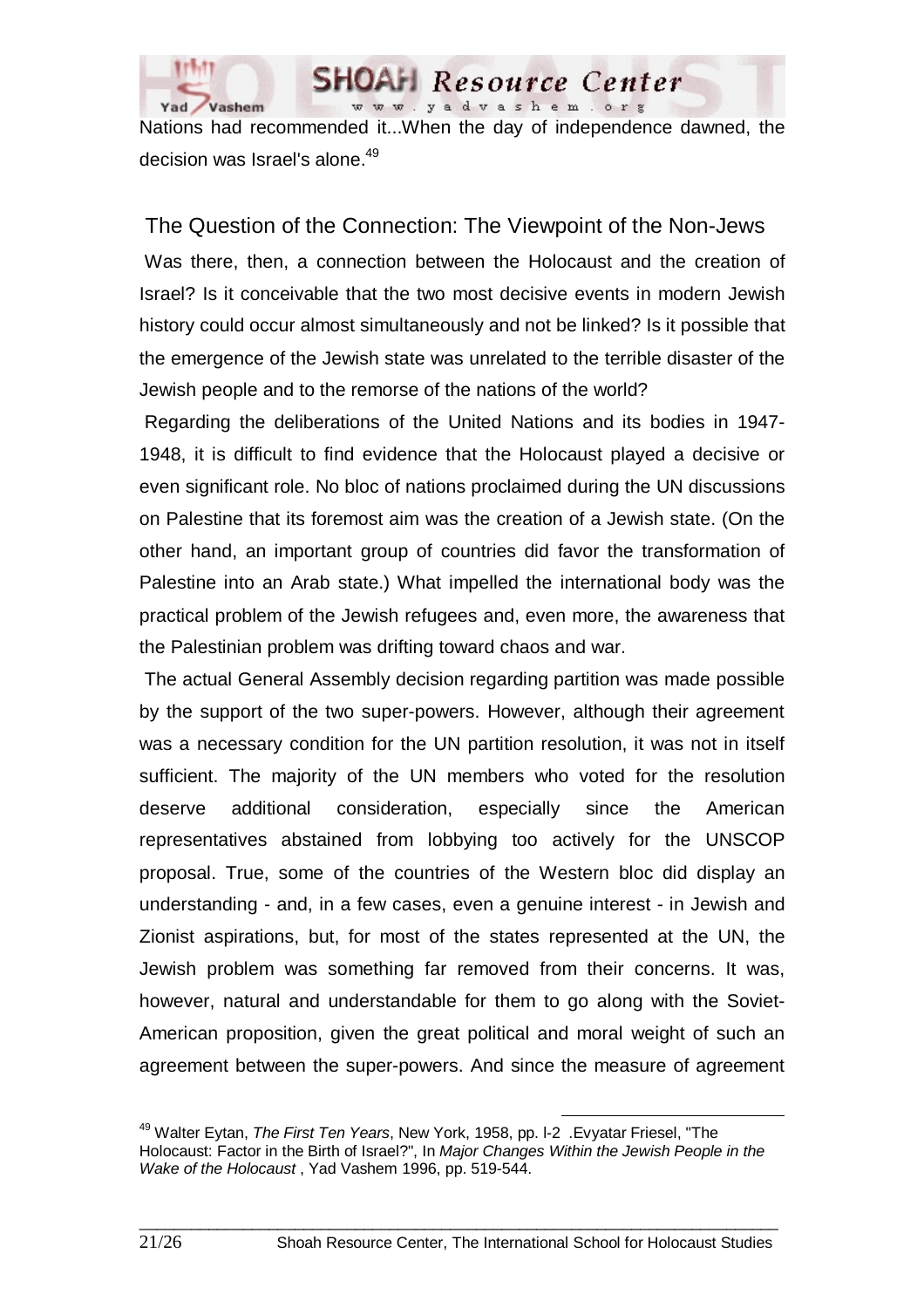

.

#### **SHOAH** Resource Center www.yadvashem.org

between the United States and the Soviet Union neutralized clear-cut international rivalries, their tendency was to consider the Palestine question in terms of political realities. Factors such as the historical connection of the Jewish people to Palestine, or feelings of remorse because of the recent Jewish tragedy were hardly heard, if at all. Indeed, were they to be expected? It is only reasonable to assume that the great majority of UN members considered the Palestine question in "practical" terms. That attitude was well expressed in Article XII of the UNSCOP principles, which stressed that there could be no connection between the Palestinian issue and the Jewish problem

 Consequently, when at the beginning of 1948, it became increasingly clear that partition was not going to prevent a war in Palestine, the UN (spurred by the United States) started looking for a different, "practical" solution. All of which only emphasizes how modest a role the facts about and the reactions to the Holocaust played in the considerations of the international community. Even if there were a similarity in the actual outcome under consideration, there was little in common between the reasons impelling Jews and Zionists toward Jewish statehood and the reasoning behind the United Nations resolution for the partition of Palestine.

## The Question of the Connection: The Jewish Standpoint

 Obviously, from the standpoint of Jewish history, there is a different perspective about the relationship between Jewish statehood and the Holocaust. One factor to be pondered is the subjective attitudes of post-Holocaust Jewry regarding the Holocaust. The process of weaving the knowledge of the Holocaust into the texture of Jewish historical consciousness, which began with the extermination and which has continued ever since, has a sense of its own. It is an ongoing labor in which diverse segments of the Jewish people, in Israel or in the Diaspora, tend to emphasize different aspects of the tragedy that befell the Jewish people during World War II. The nearness in time between the Holocaust and the birth of Israel also encourages the connection between the events, if only for the purpose of self-consolation. But their enormous historical significance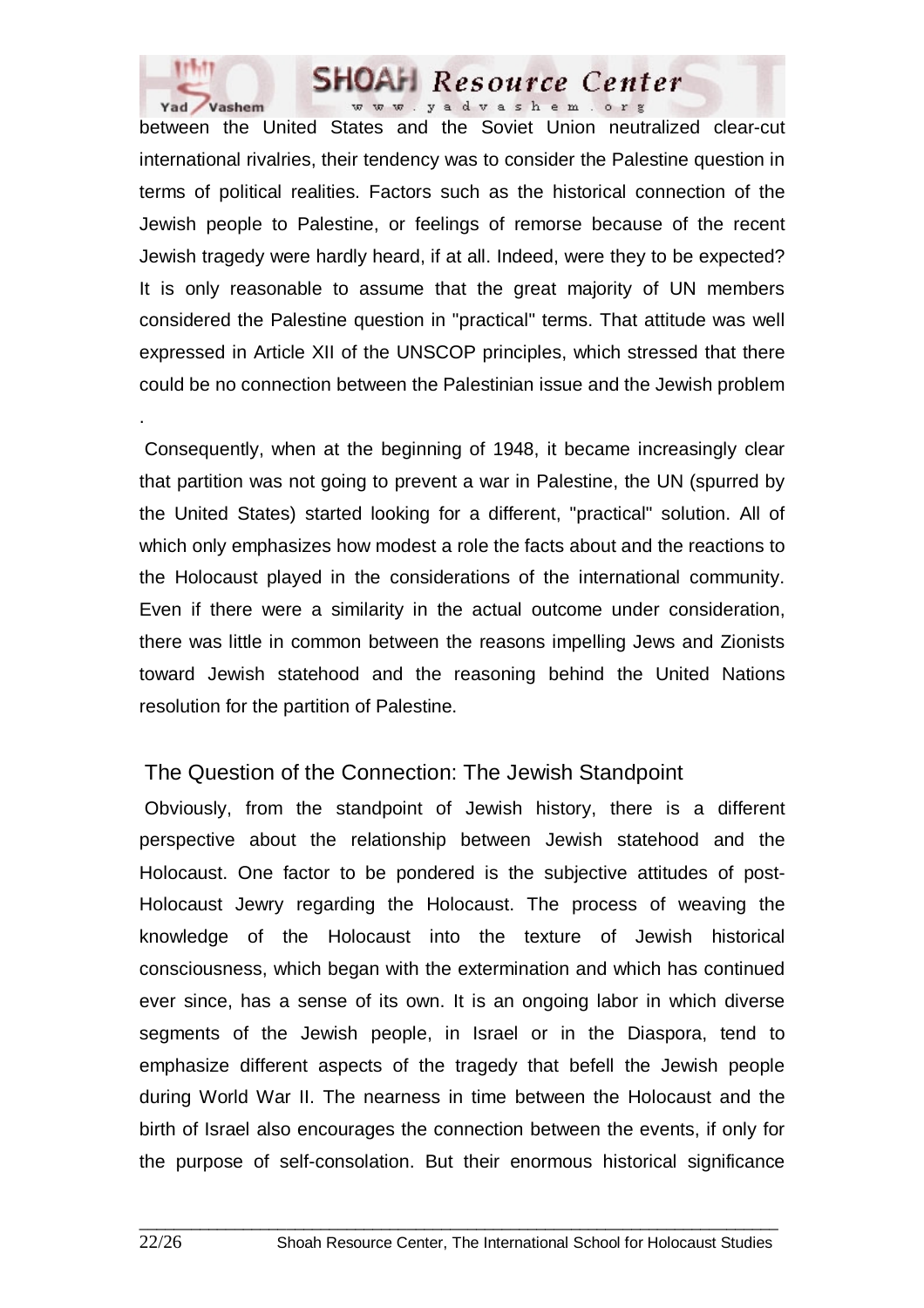

demands sharp and unpitying lucidity in order to understand their place in the history of the Jewish people. The complex logic of this historical problem suggests apparently contradictory conclusions: that there was a relationship between the Holocaust and the emergence of Israel - and that there was none.

 Either way, it seems clear that both the Holocaust and Jewish statehood had some common historical foundations. Each expressed, in its own way, the final crisis of the relationship between Jewish and non-Jewish society, a relationship based on patterns of co-existence that had developed in Europe since the Middle Ages. In that sense, both represented radical responses. Rather than converging, however, both responses ran parallel and in opposite directions. Considered alongside the establishment of the Jewish state, the Holocaust represented the *sitra ahra,* the other face, of Jewish existence - the side of darkness and destruction, against the side of creation and continuity.

 The reaction to the Holocaust brought about a peculiar tension in Jewish life, a sense of *aharit ha-yamim* ("end of days"), reminiscent of the response to the earlier disasters in Jewish history, such as the destruction of the First and the Second Temples, or the expulsion of the Jews from Spain in the late Middle Ages. This consciousness brought about an awakening of inner strength, blending despair and grim hope that permeated the political struggle of the Jews to prevail in Palestine and to overcome all obstacles in spite of and against all odds. This spirit, uncharacteristic - and perhaps undesirable - in times when the life of a people runs its normal course, was an essential component of the Zionist and Jewish effort to establish their state in Palestine . Any examination of what happened in the late 1940s in Palestine and at the United Nations shows that the Jews were not the strongest among the political participants in that international drama. But they were possessed by a singleness of purpose and by a sense of total dedication to a constructive goal that were unmatched by any of the other direct or indirect participants in the question of Palestine.

 That characteristic in Jewish political activism became a powerful lever in a situation that, for reasons unrelated, had already reached the point of maturation. As we have shown above, in a narrower sense it was the British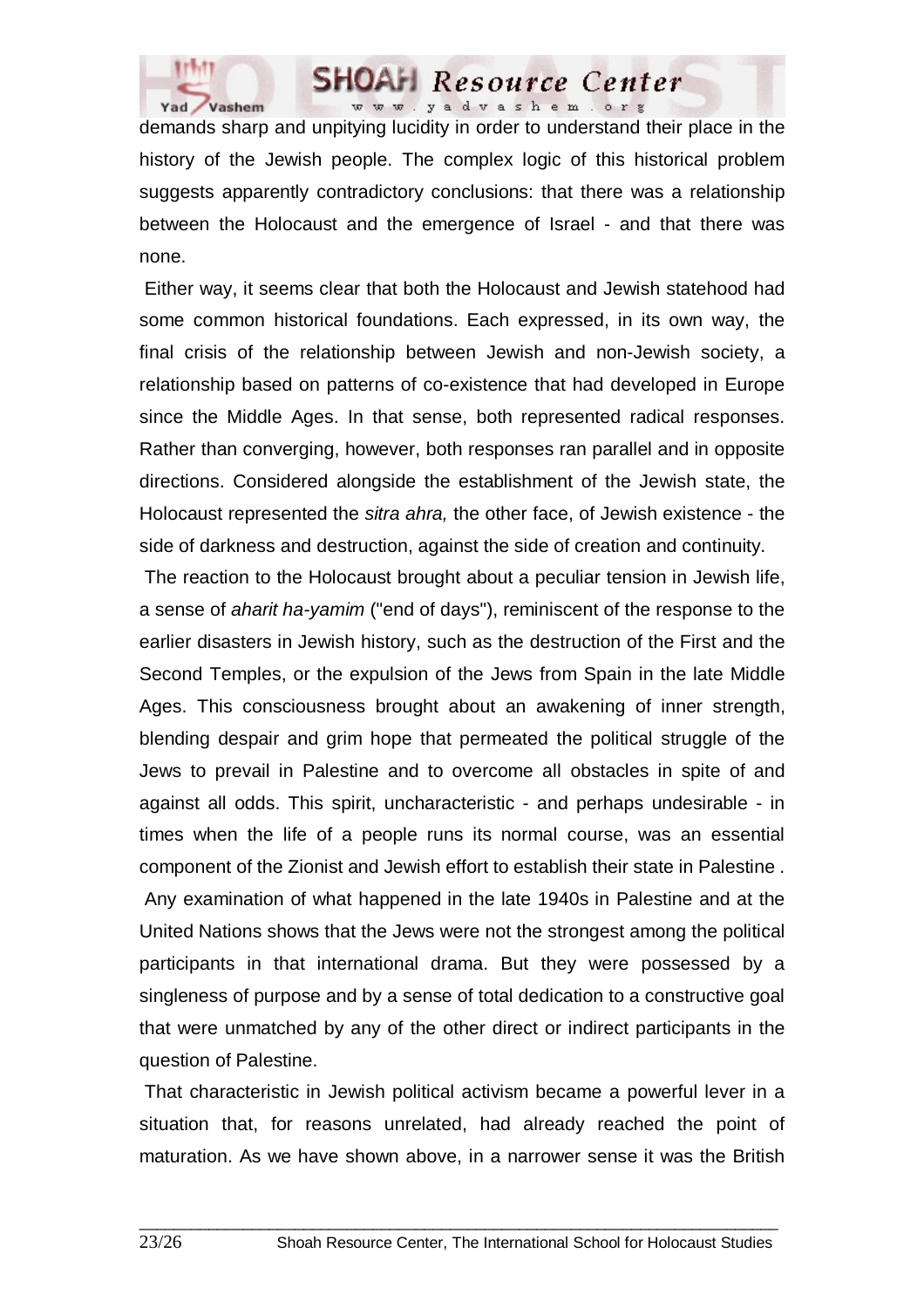

policy in Palestine, or, more specifically, the White Paper of 1939, that set in motion the process leading toward the political aim of Zionism - the creation of a Jewish state. In the background there were additional long-term factors. The wheels moving toward the emergence of Israel the state reflected developments going back a century at least: the modernization of Jewish society, the rise of Jewish nationalism, the crisis of the Jewish-Gentile relationship in modern times, and the emergence of Zionism itself. The extermination of European Jewry happened long after these long or short term forces in Jewish history, striving toward national sovereignty and independent statehood, had been set into motion.

 True, a distinction should be made between the influence of the Holocaust as a historical occurrence (as we have just done), and the Holocaust as a molding factor in later Jewish consciousness. In the second case there seems little reason to believe that the Holocaust influenced the creation of the Jewish state. In terms of subjective insight, it would take a long time for the Holocaust to be absorbed by the Jewish people in its deeper historical and metahistorical significances. The incorporation of the Holocaust into the collective awareness of the Jewish people is a process that is far from complete even at the end of the twentieth century. It will take a long time for the Jewish people to learn how to live with the knowledge of the Holocaust and how to merge this knowledge into the complex structure of its millennial historical consciousness, with its varied patterns of shadows and light, tragedy and creation, death and life. The emergence of the State of Israel in 1948 occurred long before then.

#### Nevertheless ...

 Nevertheless, there was a point of contact and influence between the Holocaust and the creation of the Jewish state. It was, however, exactly the reverse of what is commonly assumed: the destruction of European Jewry almost rendered the birth of Israel impossible.

 Zionism as an idea and a movement expressed yearnings and needs of very diverse strata of the Jewish people, from the fringe of the almost assimilated to the opposite fringe of those almost untouched by modern secular culture. In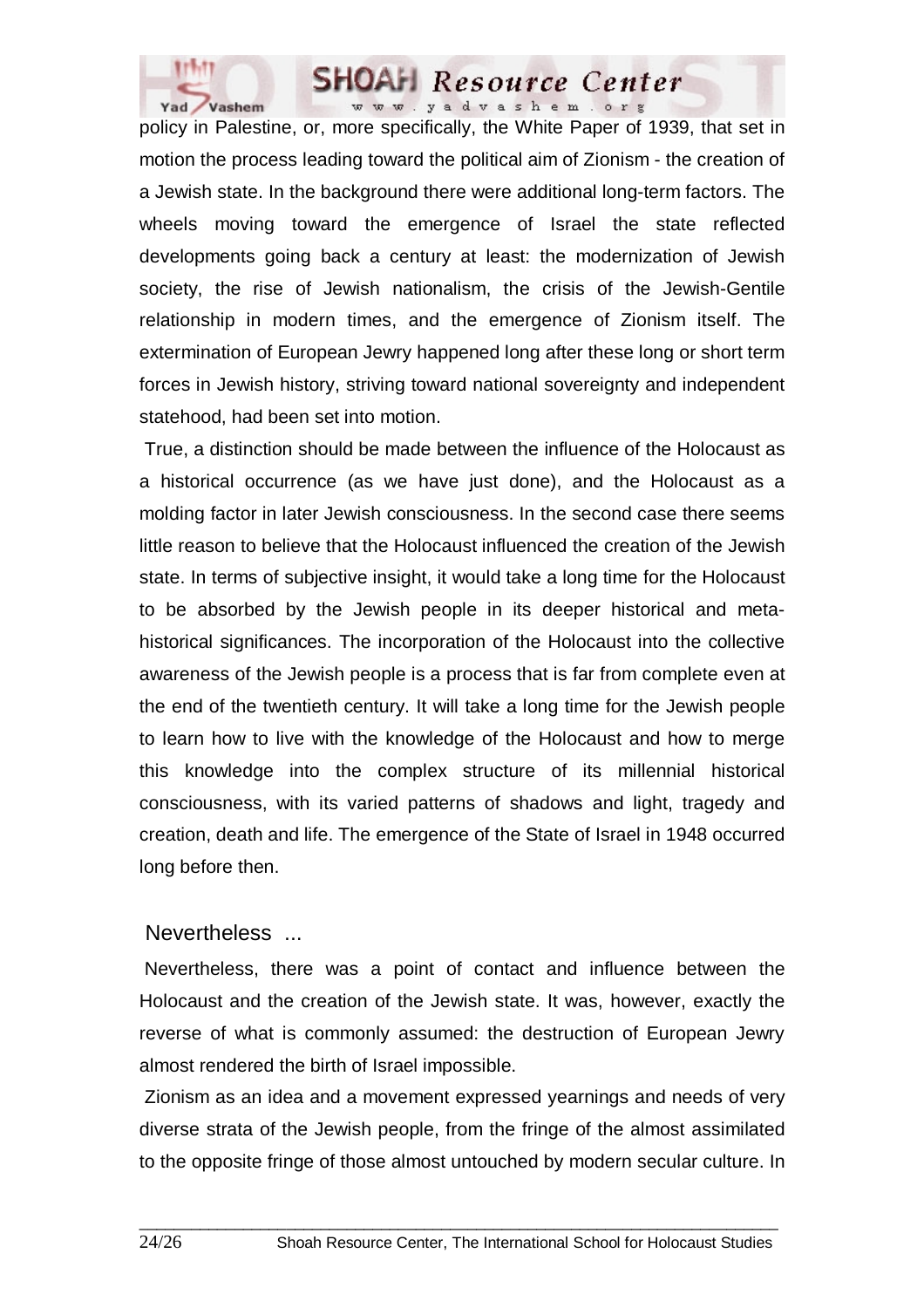

its focal point, its vital and most creative mainstream, Zionism was the movement of a broad part of Jewish society, combining a significant degree of cultural integration in the secular world with a high degree of Jewish consciousness. Zionism arose out of a long experience of relations between Jews and non-Jews, where all the options of mutual understanding had been tried and had failed, up to the point in modern times where only negative solutions remained open - from the Jewish as well as from the non-Jewish perspectives. In this respect Zionism was essentially a product of European Jewry, especially East European Jewry.

 Ironically, that sector of the Jewish people was almost completely annihilated in the Holocaust. When the dust settled after the tempest of World War II, and Jewry took stock of its situation, what remained were three major groups of Jews. First, the Jewish communities in Arab lands, soon to be swept by the messianic hope of Israel-reborn, but strangers to the European-grounded social and ideological premises that had created modern Zionism. Second, there were the new Western communities, such as American Jewry, rich and active, but still young and unsettled sociologically and trying to define its status in its new general environment. But the patterns of Jewish life there were developing significantly different from the conditions that had brought about the development of Zionism in Europe. Finally, there was the Jewish community in Palestine - the last creation of a Jewry that was no more.

 The most vital segment of modern Jewry, the most settled and vigorous among the Jewish communities, the East European Jewry that had created the Jewish National Home in Palestine and would have been the most able and most prepared to complete the task, had been exterminated in the war. The child of its hopes and endeavors, Israel-the-state, was reborn beside the graves of its fathers and mothers at the Jewish people's darkest hour. Israel came forth smaller and poorer, in the physical and spiritual sense, than she would have had the huge reservoir of manpower and talent within European Jewry attended her birth and kept watch over her cradle. In her internal structure, in her spiritual life, even in her relationship with her surroundings and in her position among the nations of the world, both as a state and as a people, Israel is still enduring the consequences of the Holocaust.